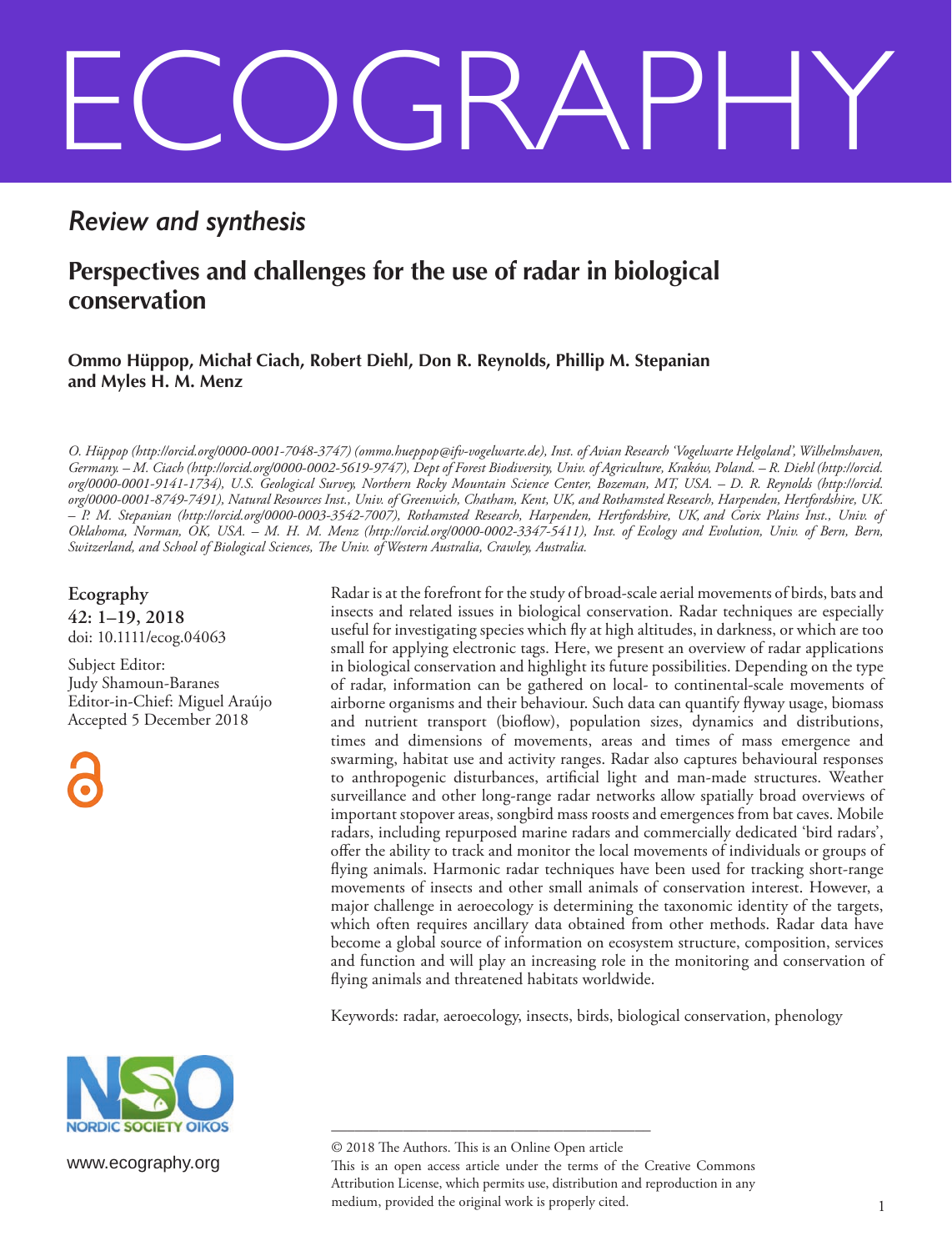### **Introduction**

For many organisms, the airspace provides habitat for a significant part of their lives. It is essential for foraging, commuting, and migration. The 'airspace' in question here primarily concerns the lower parts of the troposphere where an organism's presence indicates use of some airborne resource, from flying insects as food to favourable winds aloft supporting movement (Diehl 2013). It is habitat for incredible numbers of microorganisms, wind dispersed seeds and fungal spores, arthropods, bats, and birds (Kunz et al. 2008, Womack et al. 2010, Drake and Reynolds 2012, Diehl 2013, Davy et al. 2017, Reche et al. 2018). Hahn et al. (2009) calculated, for example, that some 2.1 billion songbirds and near-passerine birds migrate from Europe to Africa in autumn, and recently Dokter et al. (2018) estimated from radar data that 4.7 billion passerine-sized birds leave the USA southward in autumn and 3.55 billion birds return northward in spring. According to data from 70 European weather radar stations from northern Scandinavia to Portugal, nocturnal autumn migration averages on a broad scale to almost 400 birds  $km^{-1}$  h<sup>-1</sup> Nilsson et al. (2019). The mass of insects in the air is even more impressive: Hu et al. (2016) quantified biomass flux over southern England for high-flying (>150 m) insects by radar and estimated that above this region alone about 3.5 trillion insects equaling 3200 tons of biomass migrate annually.

Our ability to understand the manner and magnitude of airspace use by animals, namely birds, bats, and insects is linked to our ability to detect individuals or groups in flight, and the same holds for related conservation issues. Flying animals are challenging study subjects, because they are often difficult to observe directly. By the 19th century, it became clear from observations at lighthouses and lightvessels that many diurnal bird species become nocturnal during migration (Gätke 1895, Barrington 1900, Clarke 1912, Munro 1924, Lewis 1927). Roughly two thirds of the European bird species migrate mainly or exclusively at night (Martin 1990). Many insects also migrate or otherwise move about the landscape at night (Chapman et al. 2015), and most bats are exclusively nocturnal. Moreover, the vast majority of aerial species are also small (Bridge et al. 2011), often fly at appreciable altitudes, and are transient. For example, more than a century ago, Gätke (1895) had noted of diurnal migrants 'that, as long as migration proceeds under its normal conditions' its 'elevation is, in the case of by far the larger number, so great as to be completely beyond the powers of human observation…'. With the introduction of radar by the military during the Second World War it soon became obvious that radar could help fill gaps in our understanding of how flying animals use the airspace (Brooks 1945, Lack and Varley 1945, Buss 1946, Sutter 1957, Eastwood 1967). Since that time, many different types of radar (Table 1) have been broadly applied to study the 'invisible parts' of the movements of both birds and insects on a broader scale, primarily in Europe, North America, east Asia and Australia (Lack 1959, Drury and Keith

1962, Alerstam 1972, Myres and Apps 1973, Williams and Ying 1990, Bruderer 1997a, b, 2003, Drake and Reynolds 2012, Beason et al. 2013, Drake and Bruderer 2017).

While there has been a rapid development of telemetry and other advanced tracking and data logging technologies to study the movements of individuals in detail (Stutchbury et al. 2009, Bridge et al. 2011, Kissling et al. 2014, O'Mara et al. 2014, Roeleke et al. 2016, Weller et al. 2016), radar is still at the forefront with regards to comprehensiveness and the spatial and temporal extent of its applicability to aeroecological research on bats, birds and insects. Furthermore, the majority of insect species, and the smallest bats and birds, currently fall below the size threshold for the application of other long-range tracking technologies. However, a major challenge in aeroecology is the ability to link radar data with species identification or with individual tracking information, which will allow observations of individuals to be used to infer populationlevel movements and processes. With the advent of large-scale tracking capabilities such as the Icarus Initiative (<https:// icarusinitiative.org/>), which can track individuallytagged animals using the International Space Station, the combination of individual tracking and large-scale radar observations may soon be realised.

Although the contribution of radar technologies to our understanding of the biology of flying animals on a more local scale is well recognized, country- to continent-wide networks of digital weather surveillance radars (WSRs) in particular have proven to be a central technology to the study of aeroecology (Gauthreaux et al. 2003, Kelly et al. 2012, Shamoun-Baranes et al. 2014, Bauer et al. 2017, 2019, Dokter et al. 2018, Van Doren and Horton 2018). These radars offer an unparalleled opportunity for objective, continuous, reliable, cost-effective large-scale data collection of aerial animal movements, which can assist in delineating and managing conservation areas, migratory bottlenecks (i.e. points where geography constrains migration, leading to significant concentrations of populations; Bayly et al. 2017, Panuccio et al. 2018), population monitoring, pest control, and many other aspects of biological conservation. Furthermore, many types of smaller (and often relatively mobile) radars have broad applications in environmental impact studies and monitoring of cryptic species (Table 1).

Here, we provide an overview on past, current and expected future applications of radar in biological conservation. Specifically, we discuss the use of radar for 1) providing information on distribution, population sizes, dynamics and fluxes of flying animals, 2) the identification and management of conservation areas, and 3) the evaluation of effects of anthropogenic obstacles, artificial light and human disturbances on behaviour. We discuss how radar can be applied to issues relating to the conservation of biodiversity and ecosystems, highlight the challenges associated with its application and indicate areas ripe for further investigation. Regarding the huge number of articles and reports on the topic, we are aware that this review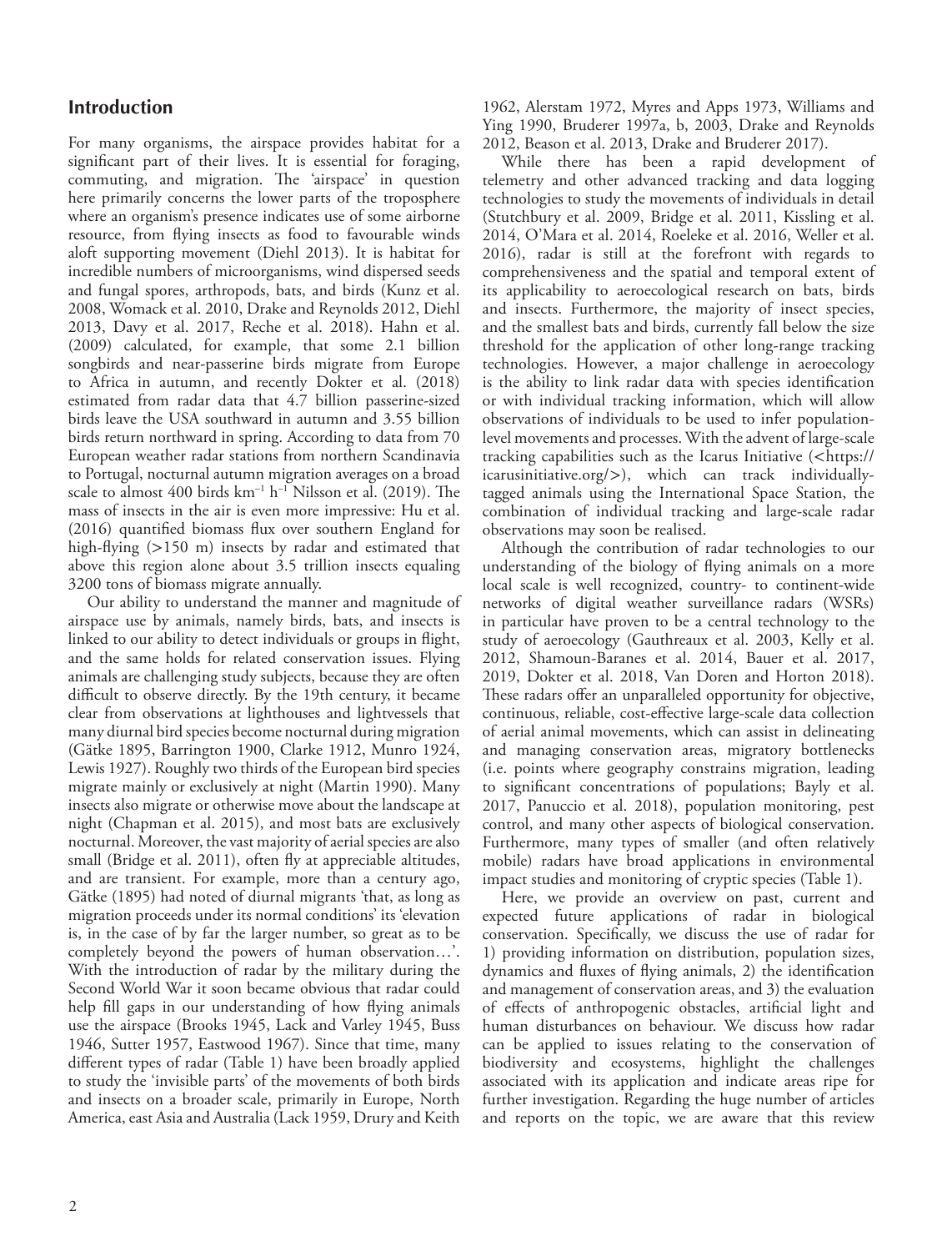| fixed parabolic<br>dish antenna<br>parabolic dish<br>(some with<br>antenna in<br>elevations)<br>parabolic<br>horizontally<br>fan-beam<br>rotating<br>fan-beam<br>different<br>target<br>tracking<br>rotating<br>mode <sup>3</sup><br>vertically<br>rotating<br>dish<br>Tracking or marine<br>Tracking or marine<br>Tracking radar<br>Marine radar<br>radar<br>radar | working range <sup>1</sup>  | Operating<br>networks          | identification <sup>2</sup><br>Target                                                                                                                                                                                                                                                                                                                                                                          | Individual<br>tracks <sup>3</sup> | distribution<br>Height   | distribution<br>Horizontal | Flight<br>speed                            | Direction of<br>movements | avoidance<br>behaviour                     | of numbers or<br>biomass flux | Examples                                                                                                                                                               |
|---------------------------------------------------------------------------------------------------------------------------------------------------------------------------------------------------------------------------------------------------------------------------------------------------------------------------------------------------------------------|-----------------------------|--------------------------------|----------------------------------------------------------------------------------------------------------------------------------------------------------------------------------------------------------------------------------------------------------------------------------------------------------------------------------------------------------------------------------------------------------------|-----------------------------------|--------------------------|----------------------------|--------------------------------------------|---------------------------|--------------------------------------------|-------------------------------|------------------------------------------------------------------------------------------------------------------------------------------------------------------------|
| Marine radar                                                                                                                                                                                                                                                                                                                                                        | $< 20$ km                   |                                | $+$<br>+                                                                                                                                                                                                                                                                                                                                                                                                       | $+$<br>+                          |                          |                            | $\begin{array}{c} + \\ + \\ + \end{array}$ | $\ddagger$                | $\begin{array}{c} + \\ + \\ + \end{array}$ |                               | Vaughn (1985), Larkin<br>and Frase (1988),<br>Bruderer et al. (1995),<br>Gudmundsson (1999)<br>Konrad et al. (1968),<br>Schaefer (1968),<br>Alerstam and               |
|                                                                                                                                                                                                                                                                                                                                                                     | < 5 km                      | $\mathbb{I}$                   |                                                                                                                                                                                                                                                                                                                                                                                                                | $\ddagger$                        | $\ddagger$               | $\! + \!\!\!\!$            | $\ddagger$                                 | $+$<br>$+$                | $\ddagger$                                 | $\ddagger$                    | Bruderer et al. (1995)<br>Gauthreaux (1991),<br>Cooper et al. (1991),                                                                                                  |
|                                                                                                                                                                                                                                                                                                                                                                     | < 5 km                      | $\overline{1}$                 | $+$                                                                                                                                                                                                                                                                                                                                                                                                            |                                   | $+ +$                    |                            | $\mathbf{I}$                               | $^{+}$                    | $^{+}$                                     | $+$<br>$+$                    | (2008), Bruderer et al.<br>Schmaljohann et al.<br>(2012), Hill et al.<br>(2014)                                                                                        |
|                                                                                                                                                                                                                                                                                                                                                                     | $< 10$ km                   |                                | I                                                                                                                                                                                                                                                                                                                                                                                                              | $\ddagger$                        | $\overline{\phantom{a}}$ | $\ddagger$                 | $\ddagger$                                 | $\ddagger$                | $\! + \!\!\!\!$                            | $\! + \!\!\!\!$               | Plonczkier and Simms<br>Hüppop et al. (2006),<br>(2004), Desholm and<br>Harmata et al. (1999),<br>Mabee and Cooper<br>Fijn et al. (2012),<br>Kahlert (2005),<br>(2012) |
|                                                                                                                                                                                                                                                                                                                                                                     | vertically<br>$< 2$ km      | $\mathbb I$                    | $\begin{array}{c} \hline \end{array}$                                                                                                                                                                                                                                                                                                                                                                          | $\! + \!\!\!\!$                   | $^+_\mathrm{+}$          | $\overline{\phantom{a}}$   | $\overline{\phantom{a}}$                   | $\overline{\phantom{a}}$  | $^{+}$                                     | $\! + \!\!\!\!$               | (2004), Hüppop et al.<br>Mabee and Cooper<br>Harmata et al. (1999),<br>(2006), Fijn et al.<br>(2015)                                                                   |
| from dish to<br>different types<br>of rotating<br>antenna<br>stacked<br>beam<br>surveillance radar<br>Air-traffic                                                                                                                                                                                                                                                   | $< 10$ to $> 150$           | $+$                            | $\begin{array}{c} \hline \end{array}$                                                                                                                                                                                                                                                                                                                                                                          | $\ddagger$                        | $\,{}^+_\,+$             | $\! + \!\!\!\!$            | $\ddagger$                                 | $+$<br>$+$                |                                            | $\! + \!\!\!\!$               | $(1972)$ , Buurma $(1995)$ ,<br>(1959), Alerstam<br>Sutter (1957), Lack<br>Ruhe (2000)                                                                                 |
| antenna<br>nodding<br>surveillance radar<br>Air-traffic                                                                                                                                                                                                                                                                                                             | $< 10$ km                   | $\begin{array}{c} \end{array}$ | $\overline{\phantom{a}}$                                                                                                                                                                                                                                                                                                                                                                                       | $\overline{\phantom{a}}$          | $\ddagger$               | $\overline{\phantom{a}}$   | $\overline{\phantom{a}}$                   | Ť                         | $\overline{\phantom{a}}$                   | $\qquad \qquad +$             | Sutter (1957), Lack (1960)                                                                                                                                             |
| narrow-angle<br>with rotating<br>conical scan<br>polarisation<br>vertical beam,<br>linear<br>and<br>Vertical-looking<br>entomological<br>radar                                                                                                                                                                                                                      | up to ~1100 m<br>vertically | $\overline{\phantom{a}}$       | $^{+}$                                                                                                                                                                                                                                                                                                                                                                                                         |                                   | $+ +$                    |                            | $\overline{1}$                             | $\ddagger$                | $\overline{1}$                             | $+$<br>+                      | Drake and Reynolds<br>Chapman et al. (2003),<br>(2012)                                                                                                                 |
| beams 0-60<br>x-band, 17<br>solid state,<br>phased<br>array,<br>deg <sup>5</sup><br>Dedicated bird<br>radar                                                                                                                                                                                                                                                         | < 15 km                     | $\overline{\phantom{a}}$       | $\begin{array}{c} \rule{0pt}{2ex} \rule{0pt}{2ex} \rule{0pt}{2ex} \rule{0pt}{2ex} \rule{0pt}{2ex} \rule{0pt}{2ex} \rule{0pt}{2ex} \rule{0pt}{2ex} \rule{0pt}{2ex} \rule{0pt}{2ex} \rule{0pt}{2ex} \rule{0pt}{2ex} \rule{0pt}{2ex} \rule{0pt}{2ex} \rule{0pt}{2ex} \rule{0pt}{2ex} \rule{0pt}{2ex} \rule{0pt}{2ex} \rule{0pt}{2ex} \rule{0pt}{2ex} \rule{0pt}{2ex} \rule{0pt}{2ex} \rule{0pt}{2ex} \rule{0pt}{$ | $+$<br>+                          | $+$                      | $+$                        | $\begin{array}{c} + \\ + \\ + \end{array}$ | $+ +$                     | $+$<br>$+$                                 | $+$                           | Robin Radar MAX system:<br><www.robinradar.<br>com&gt;, Drake and<br/>Bruderer (2017)</www.robinradar.<br>                                                             |

Table 1. Examples of different types of radar and their suitability for investigating conservation related issues in aeroecology. Table 1. Examples of different types of radar and their suitability for investigating conservation related issues in aeroecology.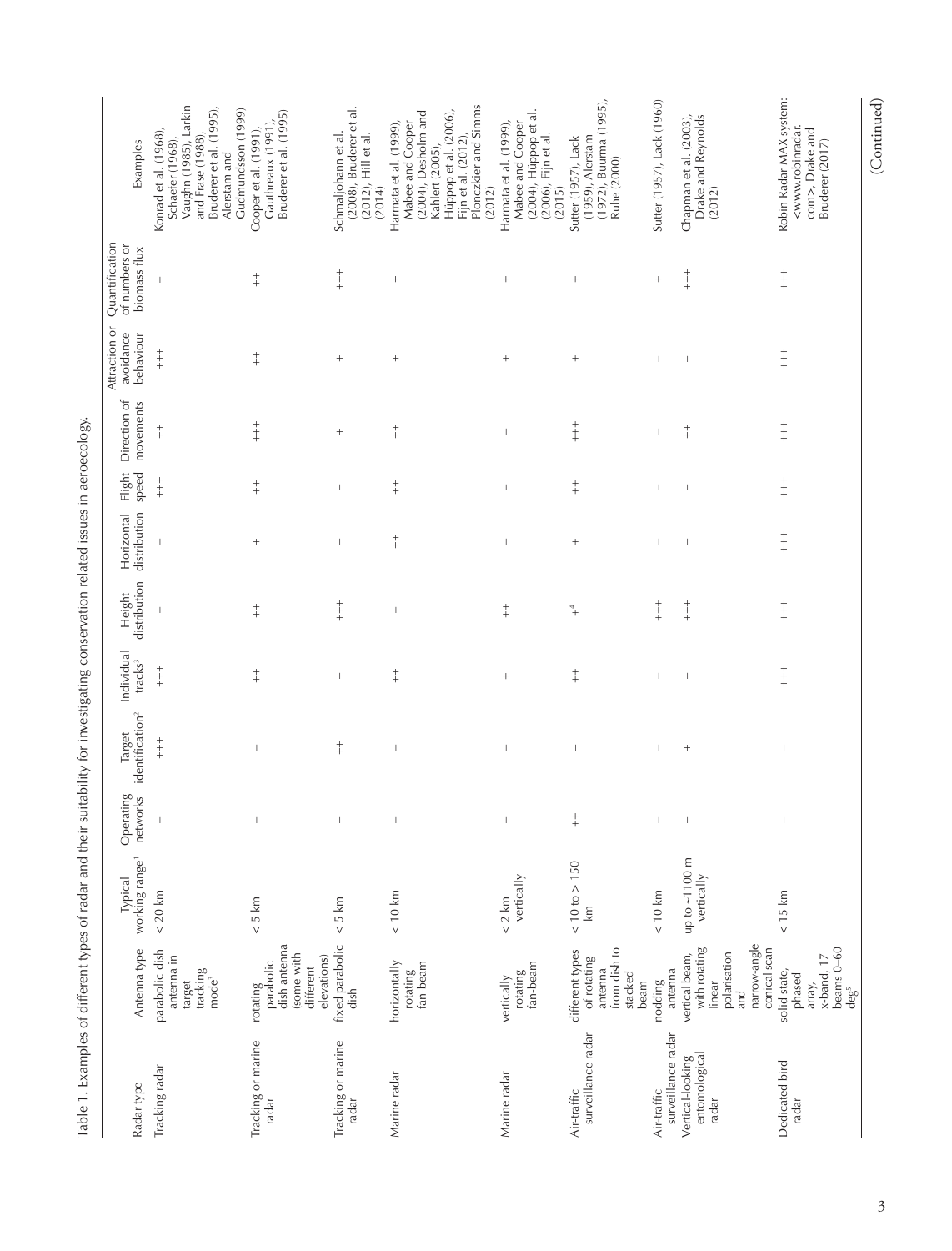| Examples<br>Attraction or Quantification<br>Horizontal Flight Direction of avoidance of numbers or<br>biomass flux<br>behaviour | Baranes et al. (2014)<br>Dokter et al. (2011<br>(2003), Buler et al.<br>Diehl et al. (2003),<br>2018), Shamoun-<br>Gauthreaux et al.<br>Gauthreaux (1992)<br>(2010, 2012)<br>$\begin{array}{c} + \\ + \\ + \end{array}$<br>$^{+}$ | Weisshaupt et al. (2017,<br>2018)<br>$\ddagger$<br>I | Drake and Reynolds<br>(2012)<br>$\overline{\phantom{a}}$<br>$\ddagger$  | Drake and Reynolds<br>(2012)<br>$\overline{\phantom{a}}$<br>$\ddagger$ |
|---------------------------------------------------------------------------------------------------------------------------------|-----------------------------------------------------------------------------------------------------------------------------------------------------------------------------------------------------------------------------------|------------------------------------------------------|-------------------------------------------------------------------------|------------------------------------------------------------------------|
|                                                                                                                                 | $\ddagger$                                                                                                                                                                                                                        | $^{+}$                                               | $+$                                                                     | $\begin{array}{c} + \\ + \\ + \end{array}$                             |
|                                                                                                                                 | $\ddagger$                                                                                                                                                                                                                        | I                                                    | $\frac{+}{+}$                                                           | $\begin{array}{c} + \\ + \\ + \end{array}$                             |
|                                                                                                                                 | $\begin{array}{c} + \\ + \\ + \end{array}$                                                                                                                                                                                        | $\mathbf{I}$                                         | $\overline{\phantom{a}}$                                                | $\overline{1}$                                                         |
| distribution distribution speed movements<br>Individual Height                                                                  | $\begin{array}{c} + \\ + \\ + \end{array}$                                                                                                                                                                                        | $^{+}$                                               | $\begin{array}{c} \end{array}$                                          | Ī                                                                      |
|                                                                                                                                 | $\overline{1}$                                                                                                                                                                                                                    | $\mathbf{I}$                                         | $+ +$                                                                   | $\ddagger$                                                             |
| Operating Target Individual<br>networks identification <sup>2</sup> tracks <sup>3</sup>                                         | $\overline{1}$                                                                                                                                                                                                                    | $\mathbf{I}$                                         | $+ + +$                                                                 | $+ + +$                                                                |
|                                                                                                                                 | $\begin{array}{c} + \\ + \\ + \end{array}$                                                                                                                                                                                        | $^{+}$                                               |                                                                         |                                                                        |
| Antenna type working range <sup>1</sup><br>Typical                                                                              |                                                                                                                                                                                                                                   | < 4 km                                               | $< 1$ km                                                                | 50 <sub>m</sub> max<br>a few metres-                                   |
|                                                                                                                                 | parabolic dish, $\sim$ 200 km rotating at<br>elevations<br>different                                                                                                                                                              | antennas<br>upward<br>looking<br>array of 5          | (transmitter<br>two rotating<br>parabolic<br>dishes<br>receiver)<br>and | transmitter<br>antennas<br>or arrays<br>receiver<br>and<br>small       |
| Radar type                                                                                                                      | Weather radar                                                                                                                                                                                                                     | Radar wind profiler                                  | Scanning harmonic<br>radar                                              | direction-finders<br>Portable harmonic                                 |

 $\frac{1}{10}$ –: not possible, +: possible under certain conditions, ++: well suited, +++: excellent. not po

1 The working range strongly depends on the characteristics of the targets (size/radar cross section; single animal or flock) and radar (wavelength, power).

2 Taxonomic groups might be identified by their wing beat patterns, radar cross sections or polarimetric characters.

' The working range strongly depends on the characteristics of the targets (size/radar cross section; single animal or flock) and radar (wavelength, power).<br><sup>2</sup> Taxonomic groups might be identified by their wing beat patte 3 In 'true' tracking radars circuits are activated that cause the antenna to follow a selected target automatically, while in radars with rotating antennas, trajectories are calculated by

software from consecutive scans. software from consecutive scans.

4 This depends on the antenna type of the radar.

souware noni-consecutive scans.<br>4 This depends on the antenna type of the radar.<br>5 There are several former commercial developments, mostly based on civil marine radar components, employing a variety of antenna types and s 5 There are several former commercial developments, mostly based on civil marine radar components, employing a variety of antenna types and scanning configurations (for technical details see Drake and Bruderer 2017).

<sup>6</sup> Insects are individually tagged with a transponder. 6 Insects are individually tagged with a transponder.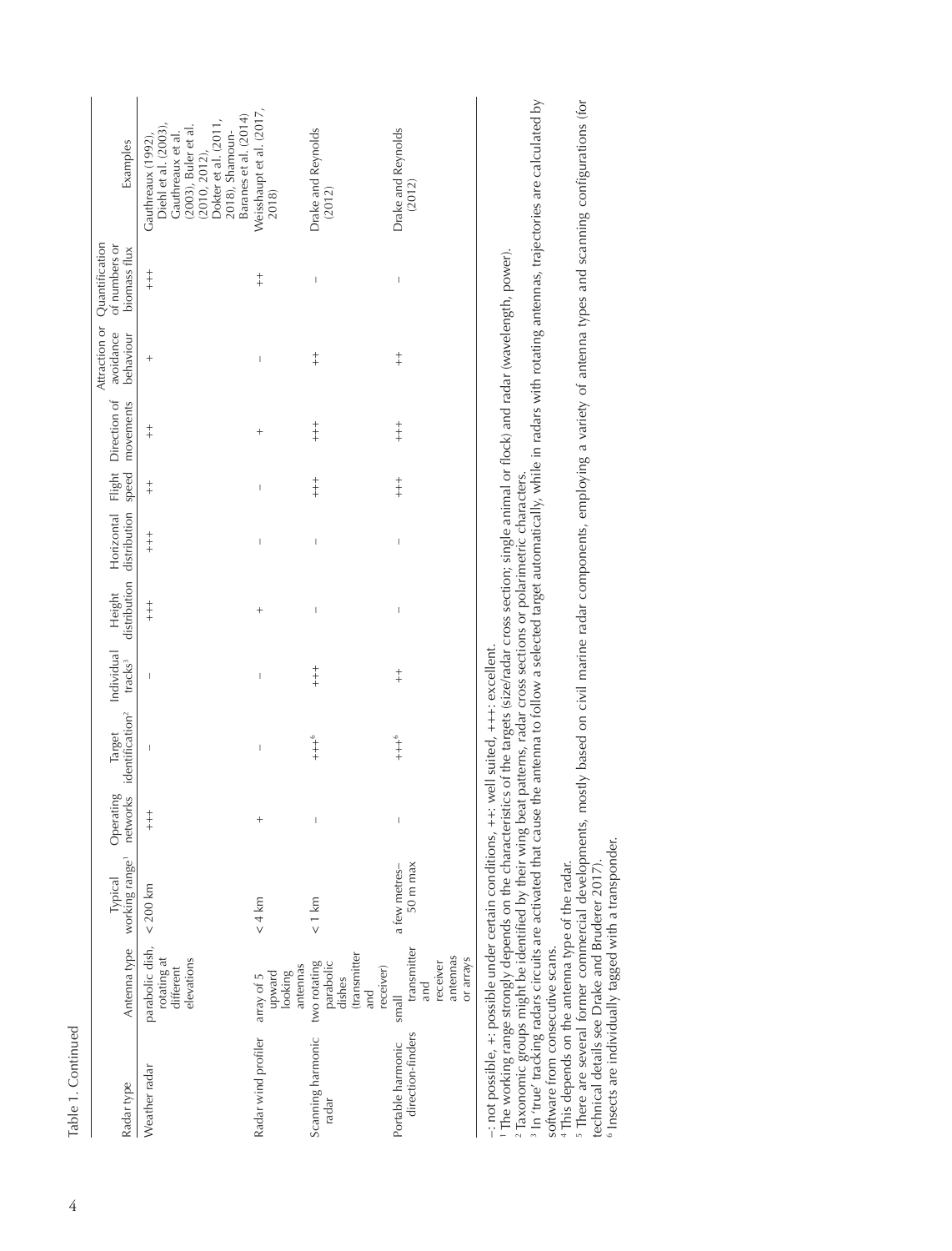can by no means be comprehensive. Rather, it presents a representative selection of studies on the conservation aspects of aeroecology. However, we do not cover other applications of radar in biological conservation such as the remote sensing of habitat assessments and changes (Kuenzer et al. 2014, Howison et al. 2018), marine pollution (Fingas and Brown 2014, Toupouzelis et al. 2015), monitoring of marine mammals (DeProspo et al. 2005), tracking cryptic terrestrial vertebrates (e.g. frogs/toads, snakes), some of which are highly endangered (Engelstoft et al. 1999, Gourret et al. 2011, Aumann et al. 2013, Roznik and Alford 2015), and the detection of (illegal) fishing and whaling (Lee and Kim 2004, Doumbouya et al. 2017). Aspects of avian impacts on flight safety are also not covered here but have been treated comprehensively by van Gasteren et al. (2019).

### **Animal distribution, numbers and biomass in time and space**

Many migrant species are extremely abundant and their seasonal migrations can significantly affect the communities that they pass through, affecting ecosystem function via mechanisms such as predation, herbivory and competition, while also transporting large amounts of nutrients, propagules, pathogens and parasites (Bauer and Hoye 2014, Hu et al. 2016, Bauer et al. 2017). Investigating the distribution and estimating numbers of nocturnal, small or high-flying animals can be very challenging, particularly in very mobile species or across larger spatial and temporal scales. Depending on the question, species, area or time scale, different types of radar can be used to address these issues (Table 1).

The first attempts to quantify nocturnal bird migration were made with short-range X-band scanning radar (Eastwood 1967, Drake and Bruderer 2017). In many countries, military and civil air traffic radar is used to study the spatial and temporal distribution of bird migration on a larger, often national scale (Sutter 1957, Lack 1959, Alerstam 1972, Buurma 1995, Ruhe 2000). However, continent-wide studies have only become possible via the use of data from WSRs. In WSRs, the focused beam of a parabolic antenna is swept azimuthally through a number of elevation angles yielding a three-dimensional coverage of the airspace over long ranges (hundreds of km) and can provide information about the horizontal and vertical distribution of organisms (Dokter et al. 2011, 2018, Stepanian et al. 2014, Chilson et al. 2017, Drake and Bruderer 2017). Today, networks of WSRs span much of the terrestrial landmass in many parts of the world (Fig. 1), enabling continental-scale analyses of animal movements, density, fluxes (i.e. the rates at which animals or biomass pass through a unit 'window' oriented at rightangles to their direction of movement), aerial flyways, and seasonal movement phenology (Gauthreaux et al. 2003, Kelly et al. 2012, 2016, 2017, Shamoun-Baranes et al. 2014, Dokter et al. 2018, Nilsson et al. 2019). In some cases, WSR measurements are archived in long-running databases, enabling analyses of population trends and persistence. The extensive research on target identification and measurement standards established for meteorological applications as well as huge data archives should ensure objective, intercomparable, long-term measurements across much of the globe (Chandrasekar et al. 2013, Stepanian et al. 2016). An example of such benefit is in detecting and monitoring large colonies of bats; a capability demonstrated for several North



Figure 1. Global overview of weather radar sites registered with the World Meteorological Organization, with the major global flyways superimposed. Flyways were obtained from <www.birdlife.org/worldwide/programme-additional-info/migratory-birds-and-flyways>.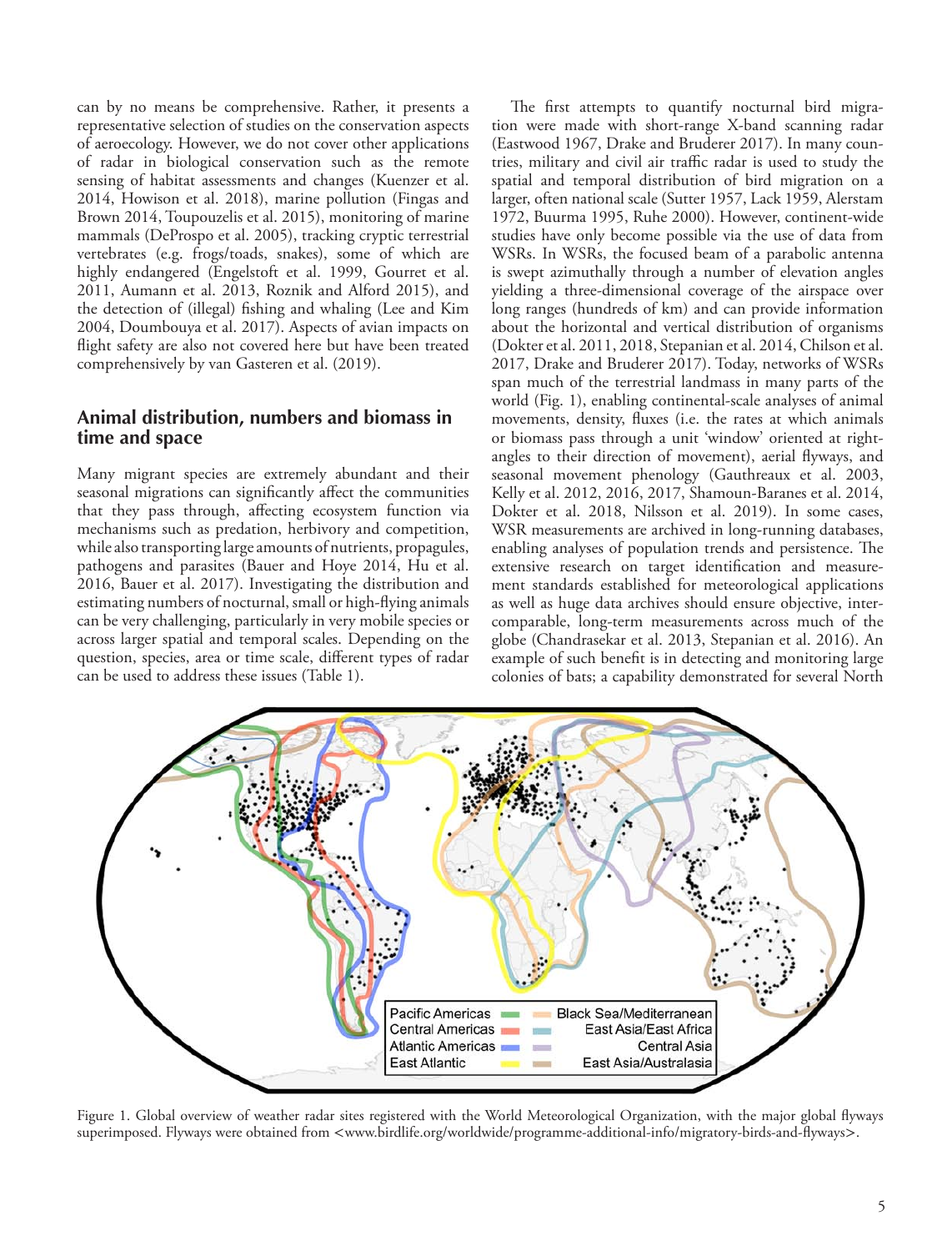American bat colonies (Horn and Kunz 2008, Stepanian and Wainwright 2018) and readily transferred to other regions having radar infrastructure (Fig. 2). However, in most cases information on taxonomic identity needs to be derived from other methods such as visual, including night vision techniques, or acoustic observations (Horton et al. 2015, Molis et al. in press) or trapping.

By analyzing data from a WSR along the northern coast of the Gulf of Mexico, Gauthreaux (1992) noted a decline in the amount of trans-Gulf migration and changes in the migrants' seasonal timing compared with the mid 1960s. The percentage of days with trans-Gulf flights in the spring declined by almost 50% from 1965–1967 to 1987–1989. At that time WSR data were recorded and stored as films and analyses required a large amount of manual work (Gauthreaux 1992). Nowadays, the progress in WSR technology, namely the upgrade to dual-polarization operation, digital data storage facilities, sophisticated methods to classify targets and to extract information on animals from WSR data (Dokter et al. 2011, 2019, Chandrasekar et al. 2013, Stepanian et al. 2014, 2016, Chilson et al. 2017) allow a broad spectrum of analyses on spatial and temporal changes in numbers or biomass and phenology, e.g. under the influence of climate change (Kelly et al. 2016, 2017). For example, Stepanian and Wainwright (2018) found that spring migration and the summer reproductive cycle of Brazilian free-tailed bats *Tadarida brasiliensis* roosting in one of the largest aggregations of mammals on Earth (a cave in suburban San Antonio, Texas) have advanced by roughly two weeks over a 22 yr period. They also quantified the ongoing growth of a recently established overwintering population. On a local scale (i.e. less than a few kilometres) a spectrum of nonstationary radars have been used in relation to conservation issues which are difficult to investigate by other methods. Often, these were relatively inexpensive marine surveillance

radars, either as off-the-shelf units or specially modified, e.g. by tilting the antenna from horizontal to vertical rotation or by substituting the original beam antenna by a parabolic dish antenna (Beason et al. 2013, Table 1).

Systematic studies to measure the migration traffic rate (i.e. the migration flux through a stationary counting plane) and later also the density of migration (i.e. the number of birds flying per unit volume) started in 1968 with the 'Superfledermaus' (Bruderer et al. 2012, Drake and Bruderer 2017). Later, many studies followed using either fixed or scanning beams and antennas of different shapes. A narrow, clearly defined pencil-beam is optimal for quantitative recording of migration traffic rate (MTR; Schmaljohann et al. 2008, Drake and Bruderer 2017), but attempts to quantify migration were also made with the standard beam antenna of marine or dedicated bird radars (Harmata et al. 1999, Hüppop et al. 2006, Bruderer et al. 2012, Beason et al. 2013, Fijn et al. 2015, Gürbüz et al. 2015, Gerringer et al. 2016, Urmy and Warren 2017, Walsh et al. 2017, Molis et al. in press).

Marine radar has also been used to monitor numbers and flight behaviour of threatened seabird species, such as petrels and shearwaters, terns, murrelets and other small auks as they move between breeding and feeding areas (Day and Cooper 1995, Cooper et al. 2001, Raphael et al. 2002, Day et al. 2003, Hamer et al. 2005, Cragg et al. 2016, Urmy and Warren 2017), often during the night or at dawn and dusk. In murrelets, counts by marine radar cover much larger areas compared to audio-visual surveys or autonomous acoustic recording, but radar identification of murrelets proved unreliable in winds exceeding 18 km h<sup>-1</sup>: strong tail winds increased flight speeds of all birds and head winds reduced them; in either case, differentiating murrelets from slower flying birds became problematic (Cragg et al. 2016). Nonetheless, radar is capable of detecting population trends and providing information on habitat associations in areas



Figure 2. Weather surveillance radar as internationally-standardized infrastructure for wildlife monitoring. (A) An evening bat emergence from the cave colony at Wat Khao Chong Pran in Photharam, Thailand (photo courtesy of TripAdvisor). (B) An image of reflectivity factor from the Samut Songkhram radar site on 24 June 2017 at 11:10 UTC. Probable emergence signatures are identified at the Wat Khao Chong Pran bat cave (yellow) and Nanyang bat cave (red). Local sunset for this date was approximately 11:52 UTC.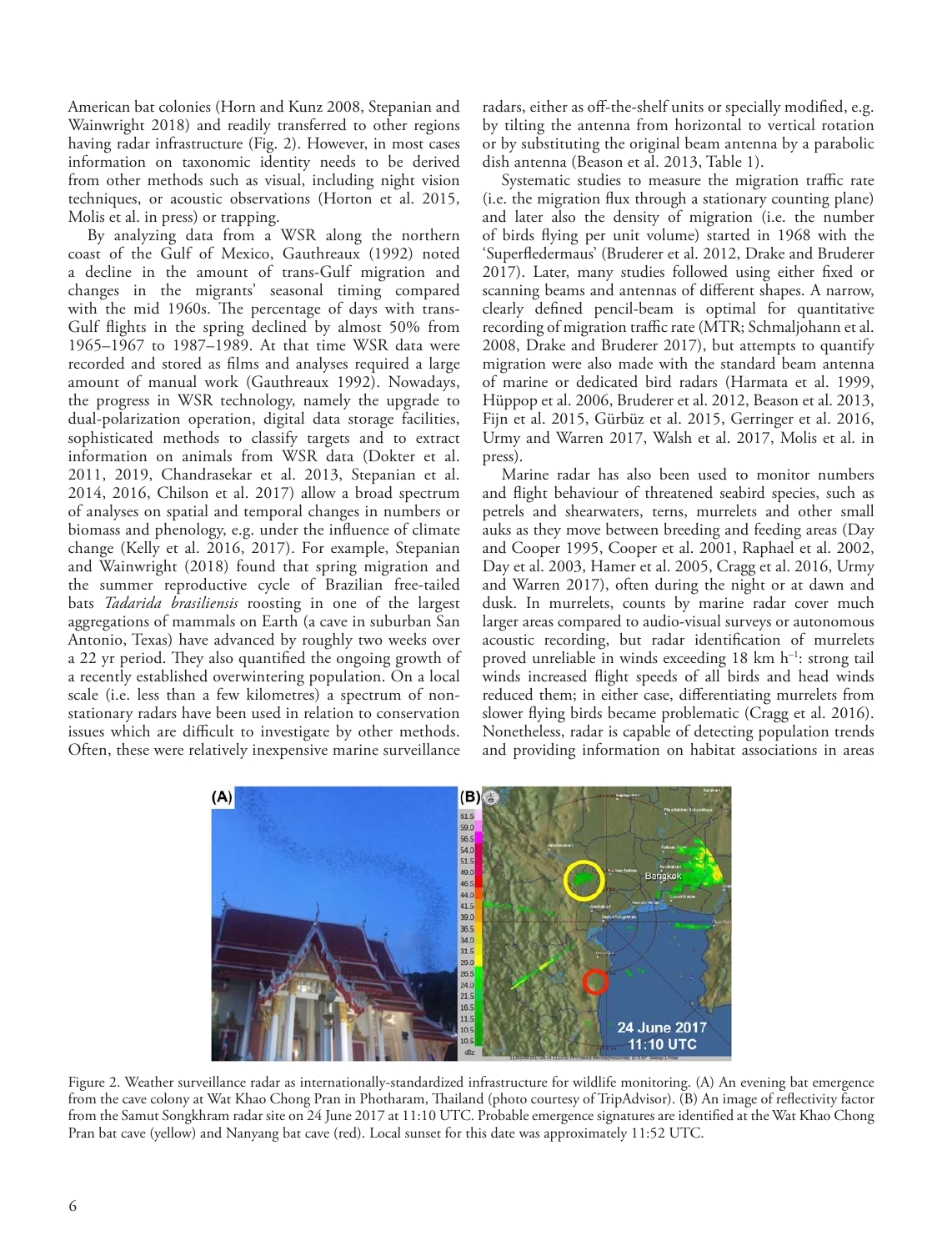where flight paths are confined by the landscape, such as fjords and valleys (Cragg et al. 2016).

Special-purpose entomological radar systems for observation and monitoring of insect migration (as opposed to foraging behaviour) were formerly mainly horizontal-scanning pencil-beam units, but since about the year 2000 these have been superseded by nutating vertical-beam systems which are much amenable to autonomous operation (Drake and Reynolds 2012, Drake 2016, Drake and Bruderer 2017, Drake and Wang 2018). Entomological radars provide various simple measures of the intensity of flight activity such as volume densities, or fluxes (Drake and Reynolds 2012, Reynolds et al. 2017). These measures can then be integrated to produce, respectively, estimates of area density (i.e. the number of targets above a unit area of the Earth's surface), and MTR (Drake and Reynolds 2012, chapter 9). Finally, estimates can be made of 'total overflights', and thus ecologically important bioflows, in particular directions, over periods from a few days or even over whole seasons (Hu et al. 2016), and very recently even on vertical fluxes (Drake and Wang 2018). Examples of area densities, traffic rates, and total overflights for insects are given in Drake and Reynolds (2012, chapter 10). While these estimates were primarily for pest species, Chapman et al. (2005) estimated migration rates for a natural enemy (a carabid beetle). Integrated measures of migration bioflow can be derived for other non-pest insects such as dragonflies (Feng et al. 2006) or species of conservation relevance, provided the focal species is distinguishable (by, for example, natural history, size, or shape) from other aerial fauna.

Customized entomological radars employing the nutating vertical-beam configuration supply useful information not only about an individual insect's flight trajectory, but also some indication as to its identity (Drake and Reynolds 2012, Drake 2016, Drake et al. 2017). Nonetheless, there are rather few of these special-purpose radars in operation, and so for regional and continent-wide monitoring of insects, including those of conservation interest, we need – as in birds – to utilise data from networks of Doppler WSRs (Shamoun-Baranes et al. 2014, Stepanian and Horton 2015, Stepanian et al. 2016). Doppler WSRs make use of the frequency shift of a returned radar signal to derive velocity data of remote objects. Except in Finland (Nieminen et al. 2000, Leskinen et al. 2011), only recently has Doppler WSR been used more routinely to monitor insect migration, and pest management applications guide much of that research (Ainslie and Jackson 2011, Rennie 2012, 2014, Westbrook et al. 2014, Boulanger et al. 2017). Applications to swarming species which temporarily dominate the airspace are obvious candidates to study e.g. the (non-migratory) nuptial and oviposition flights of mayflies (Ephemeroptera) above rivers and lakes (Drake and Reynolds 2012, chapter 14, and Fig. 3), which can be used as an indicator of water quality. There have also been reports of migrating monarch butterflies *Danaus plexippus* observed on WSR (Melnikov et al. 2014). However, these reports require

further documentation as a major challenge remaining in radar aeroecology is determining the taxonomic identity of the observed targets. Generally, WSR monitoring of aerial insect populations will require ancillary information on species identity derived from other techniques, such as concomitant visual observations, trapping, or vertical-looking entomological radar described above.

In an ambitious study, Hu et al. (2016) estimated total seasonal migration, in terms of numbers and biomass, above southern England, using radar to quantify the high-flying large insect populations and trapping to quantify small insects, and insects flying at low altitudes. By these means they were able to quantify the total biomass  $(\sim]3200$  tons annually) and also to estimate the aerial transport of key nutrients such as nitrogen and phosphorous. Because the mass migrations of medium- and large-sized insects was generally northwards in spring and southwards in autumn, these bioflows represent net annual exchange of energy and nutrients into and out of southern England, with considerable impacts on the ecosystems utilized by the migrants. Although the aerial transport of insect biomass was surprisingly large (considering the cool maritime climate of the United Kingdom), it will no doubt be greatly exceeded in warmer regions of the world. However, the extent of animal migrants on nutrient transport across ecosystems will require additional information on known fates of the animals or nutrient deposition rates, derived from other methods, which can then be scaled up using the movement estimates derived from radar.

### **Identification and management of conservation areas**

Many migratory bird species are in decline (Kirby et al. 2008, Wilcove and Wikelski 2008, Bairlein 2016). Conservation of migratory populations has increasingly focused on protection of key breeding, wintering and stop-over habitats, yet 91% of 1451 migratory bird species investigated by Runge et al. (2015) were inadequately supported by protected areas across their migratory cycle. This focus on key sites is most acute in the human-dominated landscape of Europe, where relatively small protected areas across nation-states are surrounded by highly urbanized habitats, intensively used farmland, or commercial forests.

Species conservation often focuses on the identification and protection of critical terrestrial or aquatic habitats. Applications of species conservation laws explicitly hinge on biologists' notions of habitat. Recent recognition that parts of the airspace may, at least temporarily, also represent important habitat for flying animals suggests the need to also identify airspaces critical to populations of flying animals and possibly establish aerial reserves. For example, traditional feeding or migratory flight corridors or airspaces proximal to large bat or bird roosts, may require preservation (no wind turbines, power lines, lit buildings or other man-made obstacles) or some other form of legal protection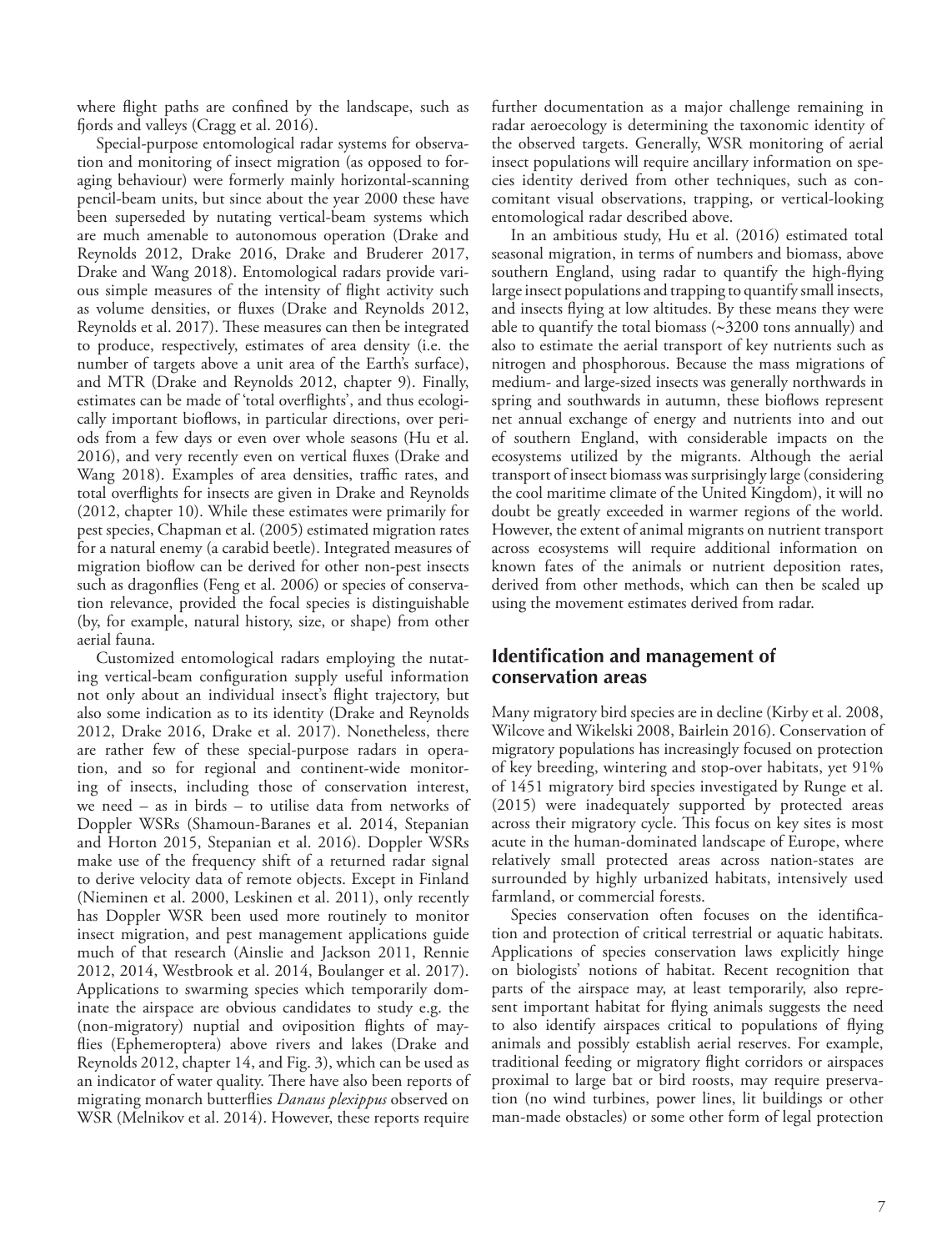

Figure 3. Radar as a tool for monitoring aquatic ecosystem health, phenology, and biomass production. (A) Major waterways of the northeastern and north-central United States. (B) Dusk emergence of giant mayflies *Hexagenia limbata* on Lake Erie and Lake St Clair as seen by the Detroit, Michigan and Cleveland, Ohio weather radars on 19 June 2017. (C) Dusk emergence of aquatic insects on the Allegheny and Ohio Rivers as seen by the Pittsburgh, Pennsylvania radar on 13 July 2017. (D) Dusk emergence of mayflies *Hexagenia bilineata* on the upper Mississippi River as seen by the La Crosse, Wisconsin radar on 11 July 2017. (E) Dusk emergence of aquatic insects on the Ohio and Mississippi Rivers as seen by the Paducah, Kentucky radar on 20 August 2017.

(Diehl 2013, Lambertucci et al. 2015, Diehl et al. 2018). Such reserves could benefit migratory birds and bats moving through geographic and seasonal bottlenecks (Rydell et al. 2014, Bayly et al. 2017, Panuccio et al. 2018, Sherry 2018) or more locally, roosting birds and bats or foraging waterfowl and raptors that use the same airspaces on a recurring basis. Airspace protection does not need to be absolute: dynamic aerial reserves would offer protection at critical points in the season and allow human use at other times (Davy et al. 2017). Radar-based detection of high concentrations of flying animals moving through a particular airspace could prove useful for identifying key areas of habitat and assist in delineating

future aerial conservation areas. Currently, our ability to envision airspace reserves is ahead of our ability to actually identify airspaces that might be critical for species conservation. However, the legal and policy apparatus presumably necessary to establish aerial reserves is still unclear and in need of development (Davy et al. 2017). Furthermore, radar data can efficiently highlight key areas for the protection of aerial animals on the ground.

The challenges inherent in the conservation of migratory populations place considerable demands on the need to identify key habitats as part of a larger reserve network. Ideally, such networks would provide resources that sustain bird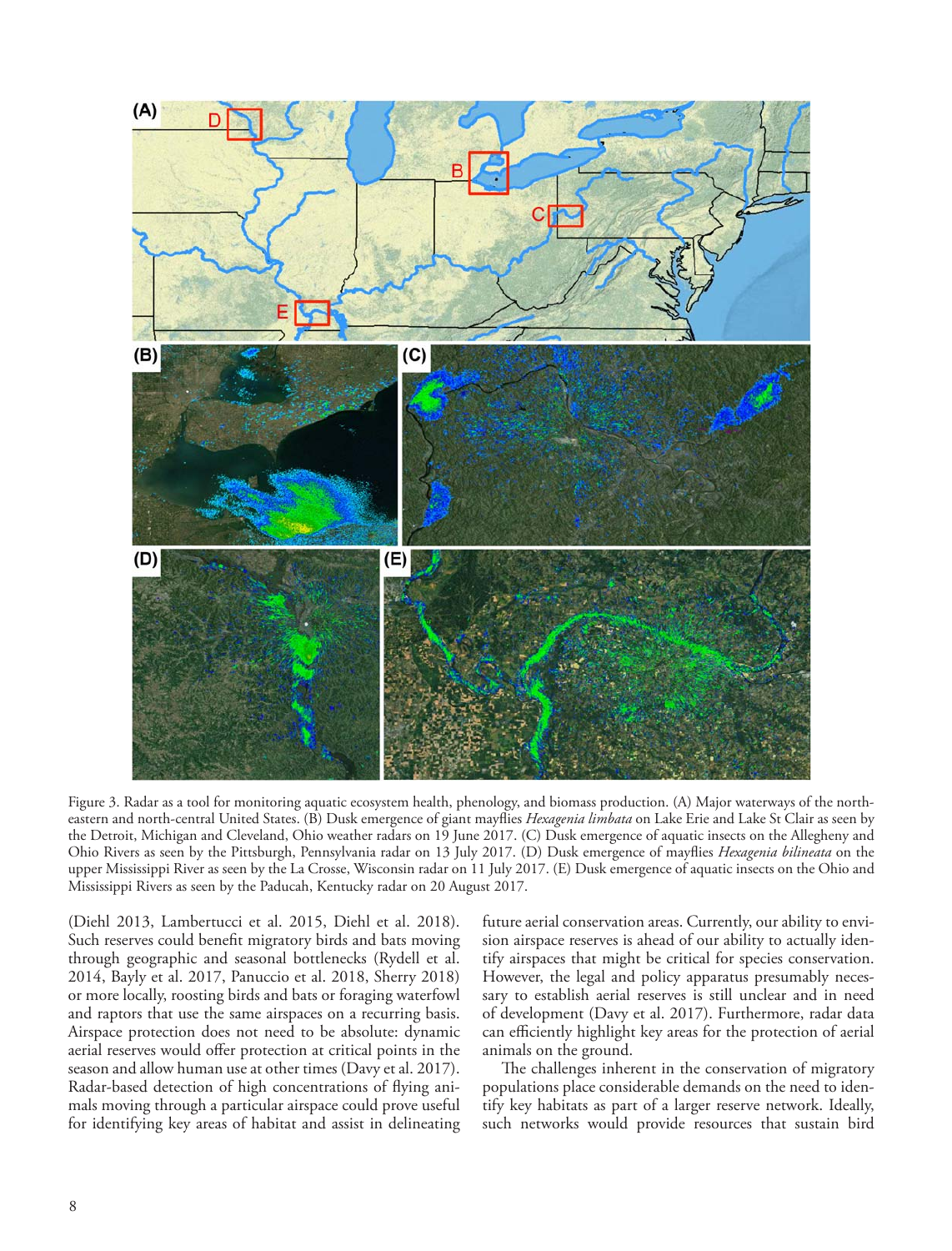populations while limiting the diversity and magnitude of threats (Kirby et al. 2008, Diehl 2013, Lambertucci et al. 2015, Bairlein 2016, Davy et al. 2017). Reserve-based conservation should also encompass all stages of the annual cycle (Martin et al. 2007, Runge et al. 2014, 2015) and therefore necessarily include areas covering large geographical ranges that often cross political boundaries (Wilcove and Wikelski 2008, Runge et al. 2014, Bairlein 2016). Among habitats used by migrating birds and bats throughout the annual cycle, we generally know least about what stopover and aerial habitats may be most important to species conservation, since use of these habitats is ephemeral and widespread. Meeting this challenge necessarily favors methods of identifying important habitats that are efficient, cost effective, and operational across large spatial scales and over long timescales (Martin et al. 2007, Runge et al. 2014).

WSR networks match the spatial extent and comprehensiveness of the habitats used by birds during continental migration (Fig. 1) and thus have application for monitoring migratory behaviour along entire sections of a flyway (Kelly et al. 2012, Shamoun-Baranes et al. 2014, Bauer et al. 2017, Dokter et al. 2018, Van Doren and Horton 2018, Nilsson et al. 2019). At local or regional scales, WSR has effectively been used to identify important stopover sites for migratory birds (Diehl et al. 2003, Buler and Moore 2011, Ruth et al. 2012, Buler and Dawson 2014, and Fig. 4), wintering sites for waterfowl (Buler et al. 2012), and key roost sites for birds (e.g. purple martins *Progne subis*; Russell and Gauthreaux 1998, Russell et al. 1998, Bridge et al. 2016) and bats (Horn and Kunz 2008, Stepanian and Wainwright 2018). Given the high risk to many key stopover sites for threatened migratory species globally (for example tidal mudflats along the Yellow Sea; Studds et al. 2017), radar will play an increasingly important role in assessing the value of these areas for the species they support. WSRs, along with other radar methods may also quantify bird and bat movements in ways that identify airspaces important to species conservation but are also reliant on supporting methodologies to elucidate species composition (Diehl et al. 2018).

### **Effects of disturbance, artificial light and anthropogenic obstacles on behaviour**

Human activities can have serious negative consequences on wildlife, especially in sensitive conservation-relevant species or in densely populated urban and suburban landscapes where interactions can lead to conflicts. For example, around the world, fireworks are used to celebrate special occasions, but these displays can cause widespread disturbance in birds (Shamoun-Baranes et al. 2011, <http://horizon.science.uva. nl/fireworks/> and Fig. 5). Since they normally happen at night, the evaluation of the effects on wildlife on a large scale is difficult (Stickroth 2015). By means of an airport surveillance radar, Jänicke and Stork (1979) investigated the effects of fireworks on roosting flights of crows wintering in and around Berlin, Germany. While huge numbers normally flew over the city to their night roost close to the airport, they avoided this on New Year's Eve and instead flew to other roosting sites some 10 to 15 km further east. Shamoun-Baranes et al. (2011) quantified the reaction of birds to New Year's Eve fireworks in the Netherlands in three consecutive



Figure 4. The dusk ascent of migrating birds from stopover sites on the Okinawa Islands on 23 September 2017 as observed by the Kadena radar at (A) 09:36 UTC, (B) 09:42 UTC, (C) 09:48 UTC, (D) 09:54 UTC, (E) 09:59 UTC, and (F) 10:05 UTC. Sunset occurred at approximately 9:24 UTC. Persistent signals to the east of the islands are rainstorms.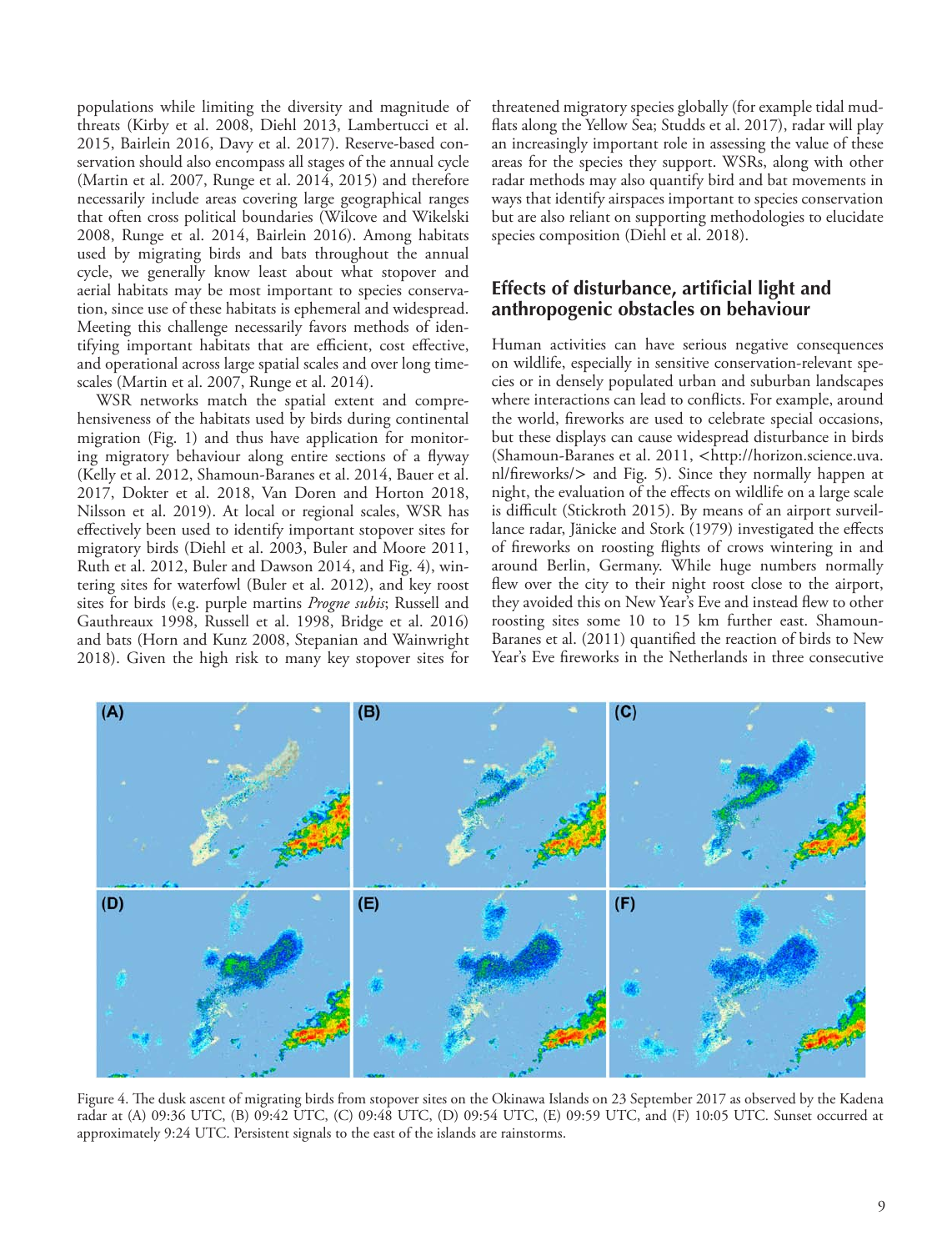

Figure 5. The midnight ascent of roosting birds over the Netherlands on New Year's Eve, disturbed into flight by widespread fireworks as seen by weather radar. Radar reflectivity factor contributions are identified as weather (greyscale) or birds (orange) based on dual-polarization information.

years using WSR. Thousands of birds took flight shortly after midnight, with high aerial movements lasting at least 45 min and peak densities measured at 500 m altitude. The authors estimate that hundreds of thousands of birds in the Netherlands take flight due to fireworks. Highest densities were measured over grass- and wetlands where thousands of waterfowl rest and feed (including nature conservation sites and resting areas of international importance).

Fireworks and other methods such as water cannons are also used, sometimes illegally, to disperse roosts or breeding colonies of bird species that establish in locations where they can become a nuisance, and (near) real-time radar monitoring may provide an alert of such activities. When persistent roosting sites are known for birds (Bridge et al. 2016) or bats (Horn and Kunz 2008, Stepanian and Wainwright 2018), flights from these sites can be monitored by radar to establish baselines of population size, distribution and persistence. Subsequent measurements that deviate from these patterns, such as a sudden change in roost location or size, can be indicative of adverse disturbances or varying environmental conditions, although day-to-day roost locations for some species can be quite variable.

Nocturnally active animals move through skies which are increasingly light polluted in radiance and extent. Earth's artificially lit outdoor area grew by  $2.2\%$  yr<sup>-1</sup> from 2012 to 2016, with a total radiance growth of  $1.8\%$  yr<sup>-1</sup>. Continuously lit areas have brightened at a rate of 2.2% yr–1 (Kyba et al. 2017). Artificial light can impair orientation and navigation and may attract insects and migrating birds in large numbers as well as foraging and migrating

bats. This artificial mixing of predators and prey can also influence foraging behaviour and even result in competitive interactions among predators (Shields and Bildstein 1979). Aerial animals may collide with artificially lit structures such as lighthouses, lightvessels, communication towers, wind turbines or other large buildings, but also with offshore oil and gas-rigs, platforms and even brightly lit ships (Eisenbeis 2006, Gauthreaux and Belser 2006, Drewitt and Langston 2008, Ballasus et al. 2009, Mathews et al. 2015, Hüppop and Hill 2016, Hüppop et al. 2016). Birds might also get 'trapped' by artificial light (Verheijen 1960, Gauthreaux and Belser 2006) and eventually die due to exhaustion (Hüppop et al. 2016). That birds and other animals respond to artificial light has been known for more than a hundred years, but these behaviours are still poorly understood (Gauthreaux and Belser 2006). Using a 'true' tracking radar (i.e. a radar with an antenna which follows a selected target automatically, Table 1), Larkin and Frase (1988) found that birds circled (at least partly) a 308 m broadcasting tower equipped with red slow-blinking and steady lamps, at distances of 108 to 279 m in cloudy conditions (a concentration of birds near the tower was not noted). Under clear skies or beneath cloud layers, these circles were not observed, and it could not be determined if individual birds circled the tower repeatedly (Larkin and Frase 1988). Switching a strong searchlight on and off parallel to the radar beam while tracking single nocturnal migrants by radar also induced pronounced reactions, including a wide variation of directional shifts, a mean reduction in flight speed to 15–30% of normal air speed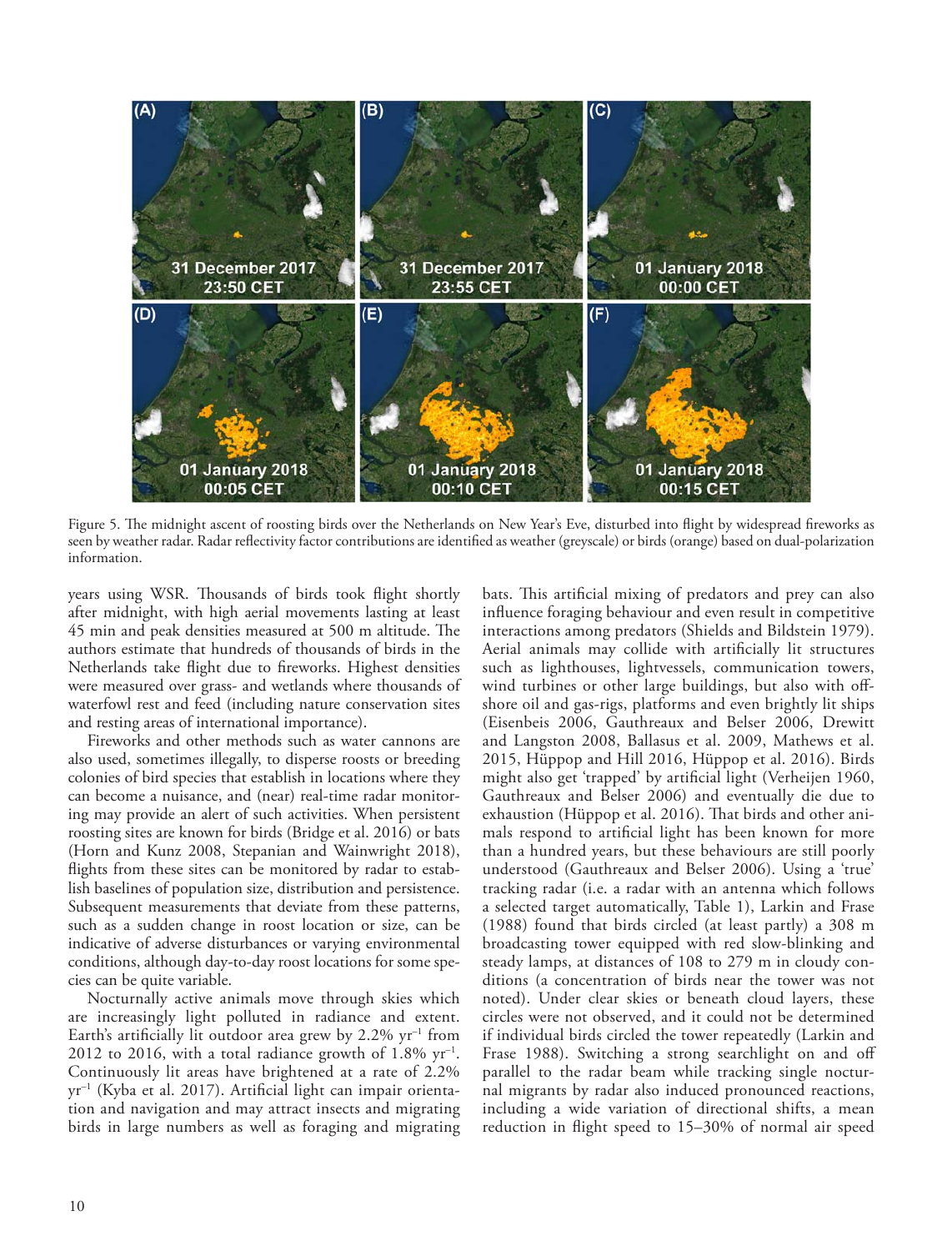and a slight increase in climbing rate after the light was switched on (Bruderer et al. 1999).

WSRs allow assessment of the effects of artificial lights on nocturnally migrating birds on a much broader scale than small mobile radars, which provide information on more local impacts. Using multi-year WSR measurements of nocturnal migrants across the northeastern U.S., McLaren et al. (2018) showed that autumnal migrant stopover density increased at regional scales with proximity to the brightest areas but decreased within a few kilometers of brightlylit sources, which implies broad-scale attraction to artificial light while migrating. Van Doren et al. (2017) studied effects of the beams of the National September 11 Memorial and Museum's 'Tribute in Light' in New York on nocturnal migrants with radar and acoustic sensors. This single highintensity light source induced significant behavioral alterations up to altitudes of 4 km, even in conditions with good visibility. When the installation was illuminated, birds aggregated in high densities (20 times greater than surrounding baseline densities), decreased flight speeds, changed radial velocities, and vocalized frequently. Simulations revealed a high probability of disorientation and subsequent attraction of nearby birds, indicating the beams influenced the behaviour of birds in airspaces considerably beyond those immediately occupied by the display. The behavioural disruptions disappeared when lights were switched off.

For assessing the collision risk of birds with man-made structures and implementing mitigation measures, it is essential to know how many birds fly at 'risky' altitudes (Bruderer and Liechti 2004). Marine radars set up to rotate on a vertical plane have been used in a multitude of studies to investigate the altitudinal distribution of birds, especially of nocturnal migrants, close to transmission lines, wind turbines, communication towers and other man-made structures (examples in Gauthreaux and Belser 2003, Desholm et al. 2006, Hüppop et al. 2006, Fijn et al. 2015 and Bruderer et al. 2018). However, identification of taxonomic groups is only feasible in very few cases, requiring the use of other methods to supplement the radar data. Therefore, distance-dependent quantification is technically difficult or impossible, and height profiles have to be taken with caution (Schmaljohann et al. 2008, Beason et al. 2013). Nevertheless, these studies are in accordance with others made with calibrated pencil-beam radars, showing the most intense migration at low levels and a pronounced decrease with increased height: 20 to 30% of nocturnal onshore bird migration in Europe and North Africa takes place in the lowest 200 m interval, 50% below 700 m a.g.l., and the 90% quantile reaching heights between 1400 and 2100 m a.g.l. The remaining 10% of migrants are usually scattered up to about 4000 m a.s.l. (Bruderer et al. 2018). As determined by modified marine or special purpose bird tracking radar, more than one third of the migrants in the offshore North Sea were flying in the lowest 200 m a.s.l., i.e. in or below the rotor swept area of wind turbines (Hüppop et al. 2006, Fijn et al. 2015). Although altitude distributions can also be derived from WSR data (Dokter et al. 2011), they

only cover the lower altitudes – where birds and bats might collide with anthropogenic structures – very near the radar. The distance from WSRs at which their altitude profiles still apply remains an open question in relation to monitoring airspace use by birds and bats flying in the vicinity of tall man-made structures.

In general, radar studies are particularly useful in estimating numbers of birds and bats and their behaviour near wind farm infrastructure (Johnson et al. 2002, Desholm et al. 2006, Kunz et al. 2007, Ahlén et al. 2009, Villegas-Patraca et al. 2014, Hein 2017, Smallwood 2017, Hüppop et al. 2019, Molis et al. in press). Bird detection radar was used to monitor behavioural responses and flight changes of migrating common eider *Somateria mollissima* and geese in relation to offshore wind farms and helped to evaluate wind farm avoidance rates (Desholm and Kahlert 2005, Plonczkier and Simms 2012). Radar-based methods also have been successfully used to quantify great white pelican *Pelecanous onocrotalus* flights in the vicinity of a planned wind farm on the coast of South Africa and model the turbine collision risk (Jenkins et al. 2018). Sandhill cranes *Grus canadensis* were likewise monitored in flight in the vicinity of wind turbines and exhibited avoidance except in the presence of fog when flight behaviour became significantly more circular, possibly increasing the likelihood of turbine collision (Kirsch et al. 2015). Fijn et al. (2012) studied the behaviour of Bewick's swans *Cygnus columbianus bewickii* wintering near a wind farm in the Netherlands. The swans adjusted their flight-paths to the presence of the wind turbines during both light and darkness by flying around individual turbines and between rows of turbines. Aschwanden et al. (2018) combined data from a dedicated bird radar on movement intensities with collision data from carcass searches near to wind turbines. Collisions mainly occurred during migration, but not necessarily in mass migration events, and primarily affected nocturnal migrating passerines. Stumpf et al. (2011) used a marine radar to measure flight altitudes of marbled murrelets *Brachyramphus marmoratus* transiting to and from breeding sites to improve predictions of collision risk with future coastal wind farm developments. 4.6% of murrelets were flying at or below the average wind turbine rotor-swept height of 130.5 m. According to recent findings, radar-based approaches are suggested for continuous monitoring of bird interactions with offshore oil and gas platforms (Ronconi et al. 2015) and for long-term impact assessments at offshore wind farms (Hüppop et al. 2002, Desholm et al. 2006, Plonczkier and Simms 2012).

At greater spatial scales, WSR products could be used to measure the temporal and spatial components of avian migration and provide near real-time assessment of threats of mortality from anthropogenic structures, such as wind turbines and buildings (Shipley et al. 2017). For example, WSR (and other radars) can be used to identify periods with high flight activity of birds and bats where wind turbines should be slowed or shut down to reduce mortality by collision or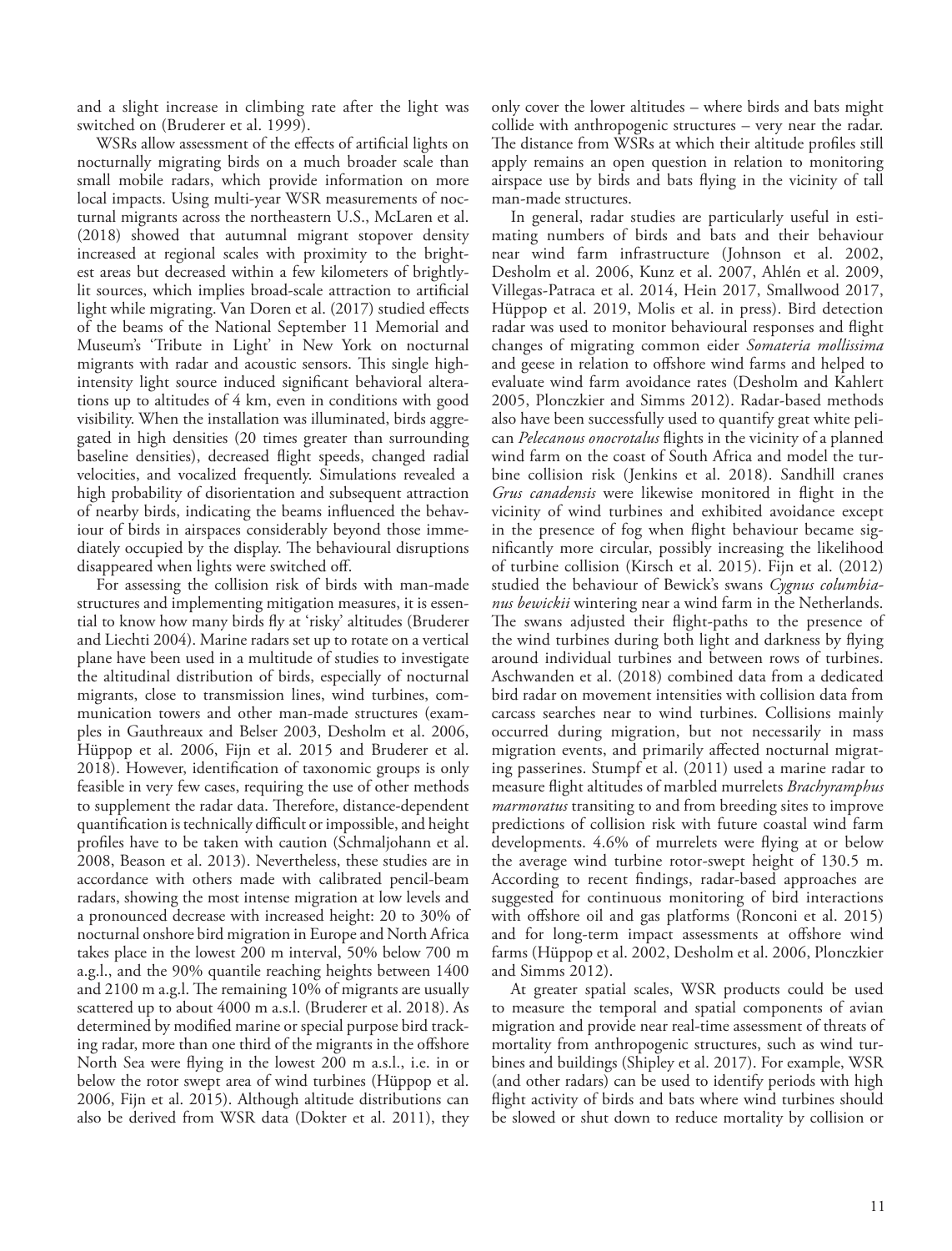barotrauma (Arnett et al. 2011, 2016, Marques et al. 2014, Tomé et al. 2017).

While human safety has been of paramount concern to civil aviation regulatory agencies and the military, the proliferation of unmanned aerial vehicles (UAVs) also poses novel challenges to future airspace management and conservation. Depending on the type of UAV, they also likely affect the ecology and behaviour of flying animals and might cause resting birds to take off if they are disturbed (Lambertucci et al. 2015, McEvoy et al. 2016). As with the studies on birds' reactions to fixed obstacles, radar could help to further investigate how birds and bats respond to UAVs. However, this requires that these targets can be identified by radar. Molchanov et al. (2014) developed a chain for automatic target recognition of UAVs based on micro-Doppler signatures (Doppler modulations of the returned signal caused by micro-motion dynamics of the target; Gürbüz et al. 2015) that can be used with continuous wave radar or radars with high pulse repetition frequencies.

Marine radar was also used to investigate disturbance effects of ship traffic on waterbirds. In the North Sea and Baltic Sea, Bellebaum et al. (2006) measured flight distances of divers *Gavia* spp., long-tailed duck *Clangula hyemalis* and velvet scoter *Melanitta fusca* by the research vessels' onboard radar. Perpendicular flight distances from the course of the vessel were 400 m (median) and 1000 m (90% percentile), respectively, for divers, 400 m and 700 m for velvet scoter and less than 200 m and 600 m for long-tailed duck. Kaiser et al. (2006) observed that common scoters *Melanitta nigra* were in low abundance or absent from areas in which shipping activity was relatively intense, even when these areas held a high prey biomass. Flight distance as measured by radar varied according to flock size. Larger flocks flushed at distances from 1000 to 2000 m, while small ones flushed at distances of less than 1000 m.

Radar might also be useful to deter birds and bats from sites bearing risks for them. Ronconi and St Clair (2006) developed a radar-activated on-demand system for deterring waterfowl from oil sands tailings ponds. Nicholls and Racey (2009) found that pulsed electromagnetic radiation from a small mobile radar can reduce bat activity close to the radar's fixed antenna. Although the mechanism through which behaviour could be affected in this manner is unclear, the authors suggest that electromagnetic radiation even from small radars might discourage bats from approaching wind turbines and thus reduce collision risk. However, this is yet to be tested at an operational wind farm (Arnett 2017).

### **Foraging and habitat use**

Studies of migration have comprised the main use of radar in entomology and ornithology, but radar techniques have also been applied to studies of non-migratory 'station keeping' behaviours, such as foraging (in the wide sense of appetitive movements to find the resources required for survival, somatic

growth and reproduction; Dingle 2014). The application of radar to insect foraging is reviewed in Drake and Reynolds (2012, chapter 14). The main technology employed in these studies has been harmonic radar (Drake and Reynolds 2012, chapter 8; Kissling et al. 2014), where a transponder is attached to the individual to be tracked. This device returns signals to the radar at twice the transmitted frequency and, because the receiver is selectively tuned to this shifted frequency, all unwanted radar reflections ('clutter') from ground features (which would normally obscure a low-flying insect target) are suppressed. There are two forms of entomological unit using the harmonic principle: azimuthally-scanning 'true' radars which provide geometrically accurate maps of the insects' flight trajectories, and harmonic direction-finders – portable instruments which do not provide range information but allow the operator to move in the direction from which the strongest signals are received, and thus home in on a tagged insect much as one might using traditional radio tracking.

Azimuthally-scanning harmonic radar is particularly suited to bee tracking studies, and this technology has already furthered work on bee navigation and pollinator ecology (see references in Drake and Reynolds 2012, Lihoreau et al. 2012 and Woodgate et al. 2016), as well as documenting the (deleterious) effects of sub-lethal doses of neonicotinoid insecticides and glyphosate herbicide on bee foraging behaviour and navigational performance (Fischer et al. 2014, Balbuena et al. 2015, Tison et al. 2016). These studies form part of the accumulating evidence of harm to wild bees and honeybees by neonicotinoids in the environment and will have assisted in informing the probable ban on all uses of these insecticides on outdoor crops. There have also been scanning harmonic radar studies of foraging and short-range dispersal in butterflies (Cant et al. 2005, Ovaskainen et al. 2008), indicating that this technique can be applied to taxa other than bees (see also Kissling et al. 2014).

Harmonic direction-finders have been used mainly on studies of pest insects, but also on some beneficial species such as natural enemies of pests (e.g. carabid beetles) and on other (non-insect) invertebrate species of conservation concern (see references in chapter 14 of Drake and Reynolds 2012, Kissling et al. 2014). The study species often disperse by terrestrial locomotion or, if they can fly, do so mainly over short distances only. Useful information on the localized flight of more mobile species (e.g. dragonflies; Hardersen 2007) has also been obtained by this technology. Allied techniques such as radio telemetry have also been employed on insects large enough to carry active transmitters (reviewed by Kissling et al. 2014). A typical example might be the monitoring of short-range dispersal flights of an endangered scarabaeid beetle *Osmoderma eremita* which lives in old hollow trees (Hedin et al. 2008, Svensson et al. 2011).

In contrast to entomology, radar has rarely been applied to study foraging or other local movements of individual birds and mammals. Active radar transponders were used to trace coyotes *Canis latrans* and further developed to be used e.g. in seabirds (French and Priede 1992). At least under calm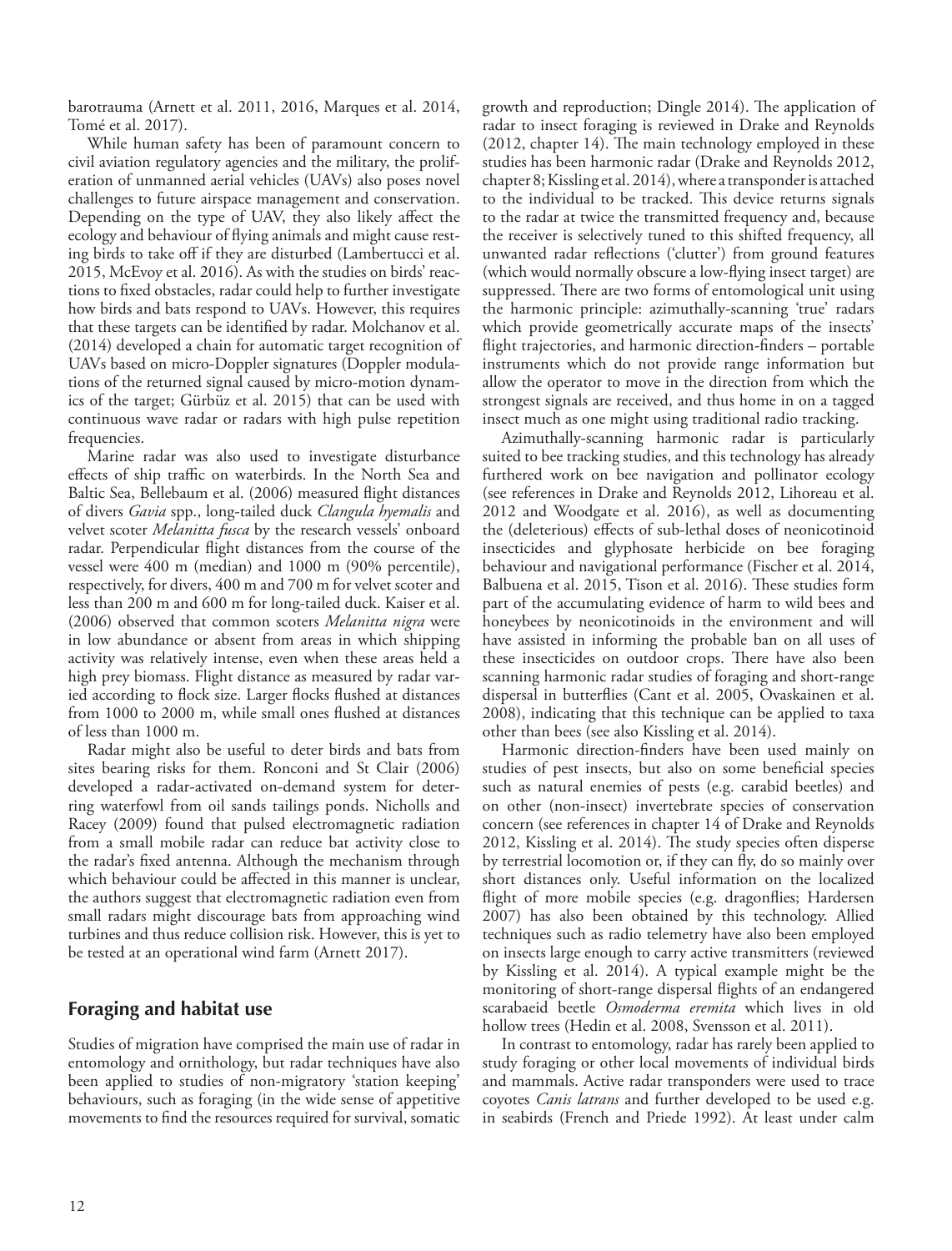

Figure 6. Tracks of gulls approaching and foraging at a fishing vessel (upper right corner) as visualized by an off-the-shelf X-band marine radar (25 kW peak power) installed on a research platform in the southern North Sea (distance between rings: 1 nautical mile). Herring gulls *Larus argentatus*, great black-backed gulls *Larus marinus* and other gulls use the helicopter deck of the platform for resting and to 'wait' for fisheries activities to feed on discards and offal (Hüppop et al. 2008).

weather conditions, birds interacting with fishing vessels (Fig. 6, Assali et al. 2017) or bats foraging over the open sea (Ahlén et al. 2009) can be observed by marine radar. Many seabird species feed in large numbers at fishing vessels on offal or bait, where their high mortality is the main threat to populations worldwide (Phillips et al. 2016). But the extent of overlap and behaviour in relation to ships is poorly known (Fig. 6). Using novel biologging devices, which detect radar emissions and record the position of boats and seabirds, Weimerskirch et al. (2018) measured the extent of the overlap between albatrosses and fishing vessels and generated estimates of the intensity of fishing and distribution of vessels in international waters, which has widespread implications for bycatch risk in seabirds and identification of areas of intense fishing throughout the ocean.

Analysis of WSR data has revealed that densities of waterbirds increased in response to temporary wetland habitat established for migrating birds, following the Deepwater Horizon oil spill in the Gulf of Mexico (Sieges et al. 2014). Similarly, densities of waterfowl as measured by WSR increased in response to restoration of wetland habitat as part of the Wetland Reserve Program in the U.S. (Buler et al. 2010). In both of these examples, access to archived WSR data proved critical to establishing baseline measures of bird use prior to habitat alteration.

### **Perspectives and challenges**

While radar has been used to study animal movements for almost three quarters of a century, the recent advancements in radar technologies and data processing, namely the establishment of networks of WSRs across the globe and the development of software to extract biological targets from the radar products (Dokter et al. 2019), offer a tremendous opportunity for comprehensively tracking and monitoring the movements of large numbers of flying animals across vast spatial scales (Fig. 1).

Furthermore, the combination with other techniques, such as dedicated special purpose radars, trapping and ringing, biologging, citizen science data like eBird in the U.S. (<https://ebird.org>) and Ornitho in Europe (e.g. <www. ornitho.de>), visual and acoustic bird counts, or thermal imaging can provide further information on the identity of the animals observed in the airspace, which still remains a major challenge in radar aeroecology (Desholm et al. 2006, Jarrah et al. 2013, Drake and Bruderer 2017, Molis et al. in press). Classification and quantification of aerial targets and their biomass will become more feasible with continuing technical advances, for example in hardware upgrades such as radar polarimetry, knowledge of species specific radar cross sections under various aspects, wing beat frequencies, flight speeds and characteristics of meteorological targets (Vaughn 1985, Zaugg et al. 2008, Dokter et al. 2011, Nohara et al. 2011, Stepanian et al. 2014, Gürbüz et al. 2015, Drake 2016, Mirkovic et al. 2016, 2018, Chilson et al. 2017, Drake et al. 2017, McCann and Bell 2017).

In the near future, existing or developing networks of other types of radar might become of broader use in aeroecology and biological conservation, too, e.g. those of windprofilers (which are designed to detect turbulence in the atmosphere; Gürbüz et al. 2015, Weisshaupt et al. 2017, 2018) or air traffic surveillance.

Taking advantage of large-scale radar networks in the longer term will elucidate the effects of global change in time and space of flyways, stopover and wintering site use, roosts (change in size, phenology and location), populations and numbers (including estimates of gross reproductive success and mortality; Dokter et al. 2018) of aerial animals. Standardized monitoring programs will act as an early largescale warning system for population declines and may be used to complement data from other sources. For example, recently documented declines in insect biomass in Europe (Biesmeijer et al. 2006, Hallmann et al. 2017) may serve as an early indication of larger-scale issues concerning ecosystem health given the critical role that insects play in the majority of terrestrial habitats, for example as herbivores, pollinators, and as food for other animals.

Operational radar monitoring of pest insects, by facilitating earlier interventions, more efficient, targeted control, and thus considerably reduced pesticide application, will not only have economic but also indirect positive effects for conservation. The indiscriminate application of pesticides has been shown to have far-reaching ecosystem consequences and have been associated with population declines of farmland birds (Mineau and Whiteside 2013, Hallmann et al. 2014, Stanton et al. 2018), and beneficial insects such as pollinators (Gilburn et al. 2015, Goulson et al.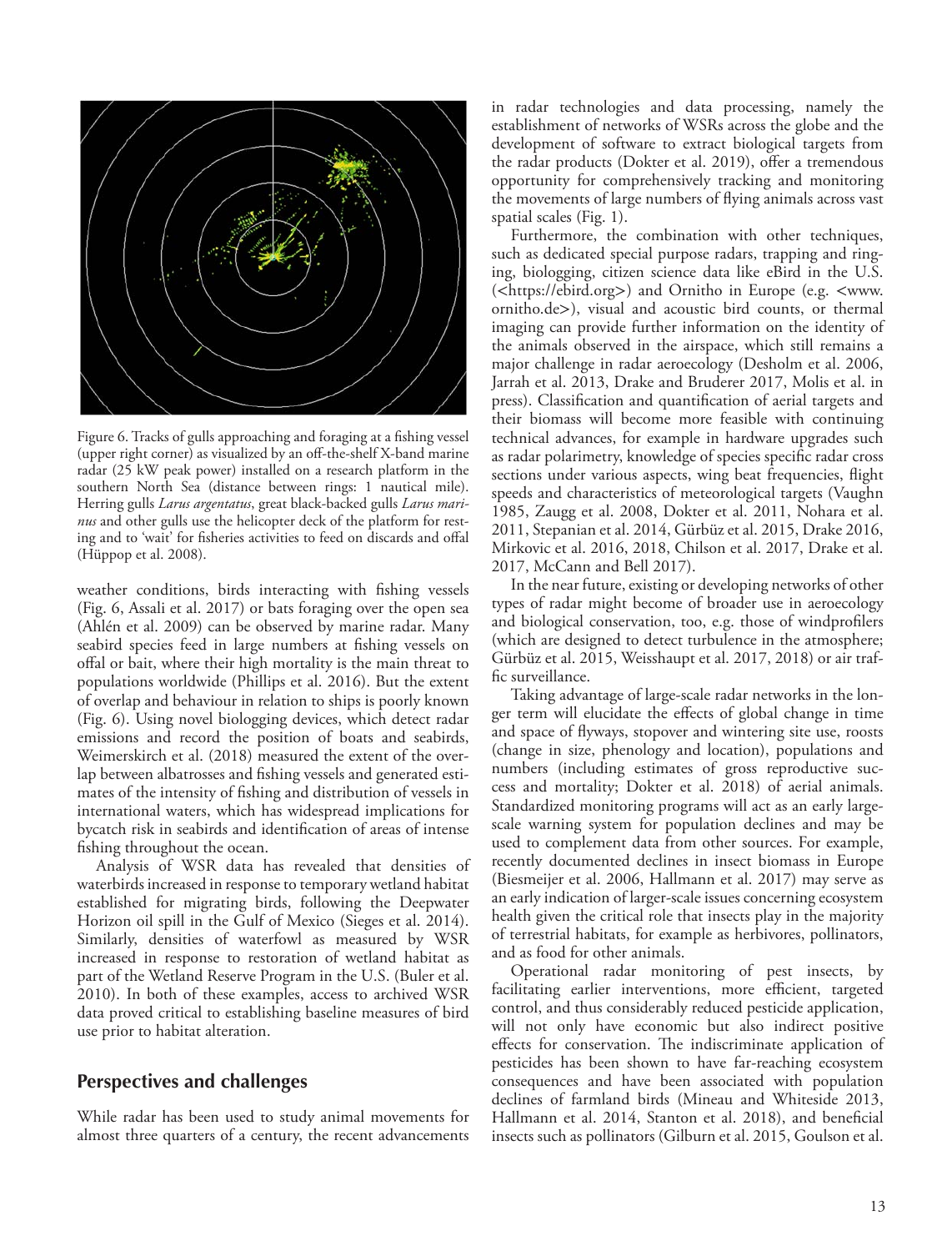2015). Routine observations from operational and research WSR have already been incorporated into a warning system for aphids and other migratory insect pests invading southern Finland; early detection of the pests provided extra time in which to implement control measures (Leskinen et al. 2011). Vertical-beam entomological radars are a useful component of the decision-support system for management of Australian plague locusts *Chortoicetes terminifera*, by serving as 'sentinels' alerting forecasters of significant nocturnal movements (Drake and Wang 2013). Similar early warning systems could be applied far more widely to target pest management activities by monitoring pest species movements before numbers reach critical levels or by identifying source populations.

Application of knowledge of migratory bird natural history and the response of flying animals to weather conditions (Becciu et al. 2019) will further assist in the development of radar based predictive models to forecast migration and other movements (Shamoun-Baranes et al. 2008, Van Doren and Horton 2018, Nilsson et al. 2019) which can be relevant for conservation. Doppler-WSR offers the unique opportunity to measure weather (wind and rain as important variables influencing e.g. bird and insect migration intensity) and aerial animal movements simultaneously with the same sensor (Trombe et al. 2014).

For the Netherlands and Belgium, the FlySafe Bird Avoidance Model provides near real-time information and forecast on large scale bird mobility in the air space, including bird density measurements, predictions and altitude profiles (Ginati et al. 2010, <www.flysafe-birdtam.eu>). The German Army Geoinformation Office issues notices on passage of flocks of birds through airspace (BIRDTAM; <www.notams.faa.gov/birdtam>). Recently, Van Doren and Horton (2018) developed models for forecasting bird migration across the United States. Such predictions could contribute to the conservation of migrants by providing an early warning system, for example by allowing stakeholders to switch off wind turbines or artificial lights at critical moments, thus reducing mortality while keeping economic losses low. Near real-time analysis of WSR data can be used for creating bird-avoidance models to forecast risks for collisions between birds and aircraft (Shamoun-Baranes et al. 2008, van Gasteren et al. 2019, <www.flysafe-birdtam.eu>, <www.notams.faa.gov/birdtam>).

Radar will play an increasing role in revealing the ecology of the airspace and in conservation planning and monitoring of flying animals and their habitats. Radar data have become a standard source of information on ecosystem structure, composition (despite its limitations in identifying taxonomic groups), and function in ways that will inform on the wider spatial and temporal changes occurring globally. Radar can be used to identify where flying animals concentrate into hot-spots that may be occupied seasonally or throughout much of the year. The proliferation of aerial man-made structures – from communications towers through wind turbines to UAVs – increases the likelihood that environmental law will eventually encounter the concept of aerial habitat.

This is already happening in New Zealand (Wallace 2007) and anticipates a time when aerial conservation reserves become reality as part of larger species preservation networks that include all forms of habitat.

Given the trajectory of recent research, it is apparent that radar will continue to advance our knowledge of the biology of birds, bats, insects, and other aerial biota. The larger challenges lie in developing the technical, legal, and educational infrastructure required to actually put these advances into practice toward the conservation of flying animals.

*Acknowledgements* – Felix Liechti and Hans van Gasteren provided key input for Table 1.

*Funding* – We gratefully acknowledge the support provided by the COST – European Cooperation in Science and Technology Action no. ES1305 'European Network for the Radar Surveillance of Animal Movement' (ENRAM). MHMM was partly supported by COST STSM ES1305-38062 and the Burgergemeinde Bern. Rothamsted Research receives grant-aided support from the United Kingdom Biotechnology and Biological Sciences Research Council (BBSRC).

### **References**

- Ahlén, I. et al. 2009. Behavior of Scandinavian bats during migration and foraging at sea. – J. Mammal. 90: 1318–1323.
- Ainslie, B. and Jackson, P. L. 2011. Investigation into mountain pine beetle above-canopy dispersion using weather radar and an atmospheric dispersion model. – Aerobiologia 27: 51–65.
- Alerstam, T. 1972. Noctural bird migration in Skane, Sweden, as recorded by radar in autumn 1971. – Ornis Scand. 3: 141–151.
- Alerstam, T. and Gudmundsson, G. A. 1999. Migration patterns of tundra birds: tracking radar observations along the Northeast Passage. – Arctic 52: 346–371.
- Arnett, E. B. 2017. Mitigating bat collision. In: Perrow, M. (ed.), Wildlife and wind farms, conflicts and solutions. Volume 2. Onshore: monitoring and mitigation. Pelagic, pp. 167–184.
- Arnett, E. B. et al. 2011. Altering turbine speed reduces bat mortality at wind-energy facilities. – Front. Ecol. Environ. 9: 209–214.
- Arnett, E. B. et al. 2016. Impacts of wind energy development on bats: a global perspective. – In: Voigt, C. C. and Kingston, T. (eds), Bats in the Anthropocene: conservation of bats in a changing world. Springer, pp. 295–323.
- Aschwanden, J. et al. 2018. Bird collisions at wind turbines in a mountainous area related to bird movement intensities measured by radar. – Biol. Conserv. 220: 228–236.
- Assali, C. et al. 2017. Seabird distribution patterns observed with fishing vessel's radar reveal previously undescribed sub-mesoscale clusters. – Sci. Rep. 7: 7364.
- Aumann, H. et al. 2013. A low-cost harmonic radar for tracking very small tagged amphibians. – Proceedings 2013 IEEE International Instrumentation and Measurement Technology Conference (I2MTC), Minneapolis, USA, pp. 234–237.
- Bairlein, F. 2016. Migratory birds under threat. Science 354: 547–548.
- Balbuena, M. S. et al. 2015. Effects of sublethal doses of glyphosate on honeybee navigation. – J. Exp. Biol. 218: 2799–2805.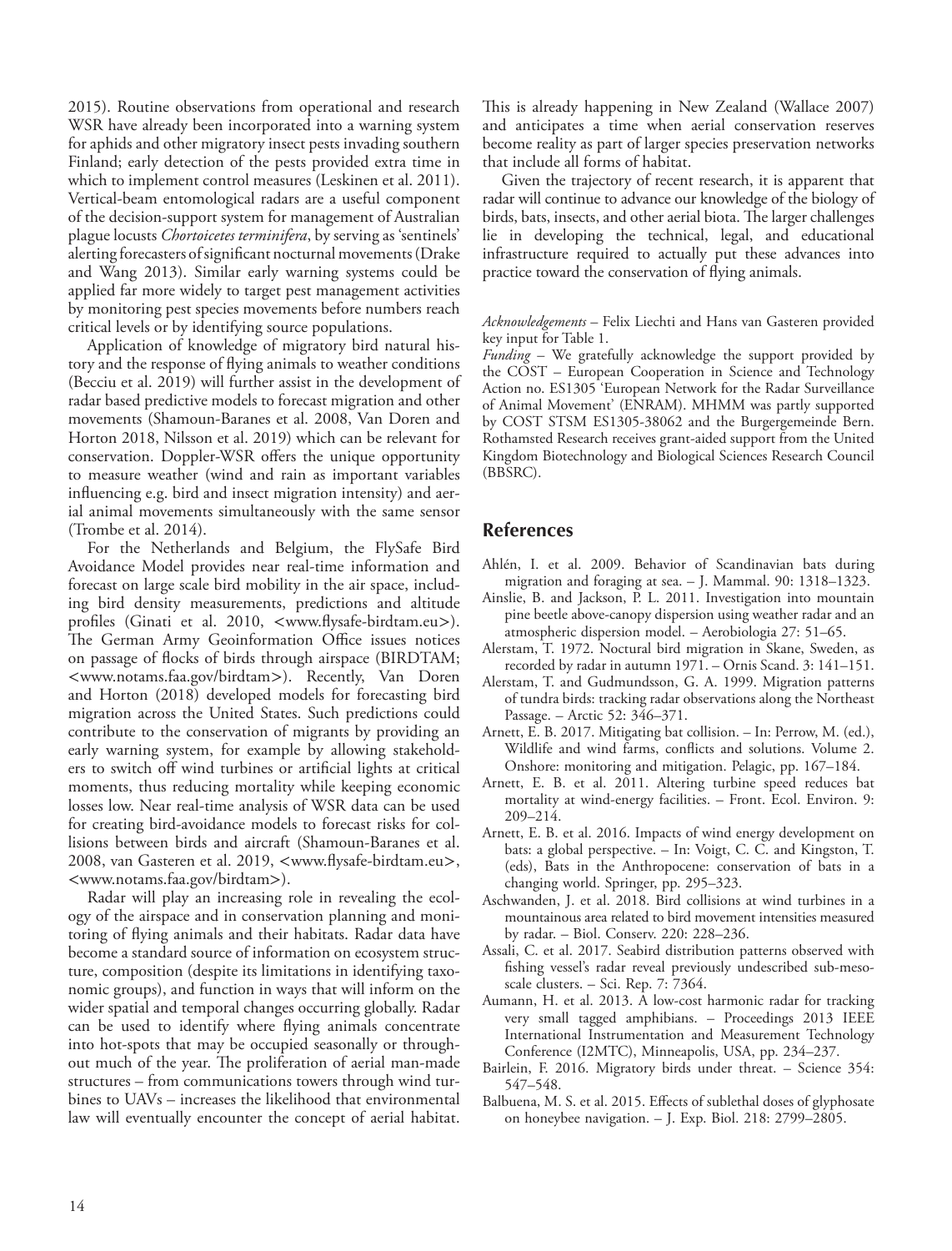- Ballasus, H. et al. 2009. Artificial light as a threat for birds and bats. – Ber. Vogelsch. 46: 127–157.
- Barrington, R. M. 1900. The migration of birds as observed at Irish lighthouses and lightships. – Edward Posonby.
- Bauer, S. and Hoye, B. J. 2014. Migratory animals couple biodiversity and ecosystem functioning worldwide. – Science 344: 1242552.
- Bauer, S. et al. 2017. From agricultural benefits to aviation safety: realizing the potential of continent-wide radar networks. – BioScience 67: 912–918.
- Bauer, S. et al. 2019. The grand challenges of migration ecology that radar aeroecology can help answer. – Ecography 42: xxx–xxx.
- Bayly, N. J. et al. 2017. Major stopover regions and migratory bottlenecks for Nearctic-Neotropical landbirds within the Neotropics: a review. – Bird Conserv. Int. 28: 1–26.
- Beason, R. C. et al. 2013. Beware of the Boojum: caveats and strengths of avian radar. – Hum. Wildl. Interact. 7: 16–46.
- Becciu, P. et al. 2019. Environmental effects on flying migrants revealed by radar. – Ecography 42: xxx–xxx.
- Bellebaum, J. et al. 2006. Flucht- und Meidedistanzen überwinternder Seetaucher und Meeresenten gegenüber Schiffen auf See. – Ornithol. Rundbrief Mecklenburg-Vorpommern 45: 86–90.
- Biesmeijer, J. C. et al. 2006. Parallel declines in pollinators and insect-pollinated plants in Britain and the Netherlands. – Science 313: 351–354.
- Boulanger, Y. et al. 2017. The use of weather surveillance radar and high-resolution three dimensional weather data to monitor a spruce budworm mass exodus flight. – Agric. For. Meteorol. 234: 127–135.
- Bridge, E. S. et al. 2011. Technology on the move: recent and forthcoming innovations for tracking migratory birds. – BioScience 61: 689–698.
- Bridge, E. S. et al. 2016. Persistence and habitat associations of purple martin roosts quantified via weather surveillance radar. – Landscape Ecol. 31: 43–53.
- Brooks, M. 1945. Electronics as a possible aid in the study of bird flight and migration. – Science 101: 329.
- Bruderer, B. 1997a. The study of bird migration by radar. Part 1: the technical basis. – Naturwissenschaften 84: 1–8.
- Bruderer, B. 1997b. The study of bird migration by radar. Part 2: major achievements. – Naturwissenschaften 84: 45–54.
- Bruderer, B. 2003. The radar window to bird migration. In: Berthold, P. et al. (eds), Avian migration. Springer, pp. 347–358.
- Bruderer, B. and Liechti, F. 2004. Welcher Anteil ziehender Vögel fliegt im Höhenbereich von Windturbinen? – Ornithol. Beob. 101: 327–335.
- Bruderer, B. et al. 1995. Short-range high-precision surveillance of nocturnal migration and tracking of single targets. – Isr. J. Zool. 41: 207–220.
- Bruderer, B. et al. 1999. Behaviour of migrating birds exposed to X-band radar and a bright light beam. – J. Exp. Biol. 202: 1015–1022.
- Bruderer, B. et al. 2012: Vom militärischen Zielfolgeradar zum Vogelradar. – Ornithol. Beob. 109: 157–176.
- Bruderer, B. et al. 2018. Vertical distribution of bird migration between the Baltic Sea and the Sahara. – J. Ornithol. 159: 315–336.
- Buler, J. J. and Moore, F. R. 2011. Migrant-habitat relationships during stopover along an ecological barrier: extrinsic constraints and conservation implications. – J. Ornithol. 152: S101–S112.
- Buler, J. J. and Dawson, D. K. 2014. Radar analysis of fall bird migration stopover sites in the northeastern U.S. – Condor 116: 357–370.
- Buler, J. J. et al. 2010. An assessment of wintering waterfowl use of Wetland Reserve Program restored wetlands in California using NEXRAD weather radar. – Final report to Natural Resources Conservation Service, <www.nrcs.usda.gov/Internet/ FSE\_DOCUMENTS/stelprdb1041604.pdf>.
- Buler, J. J. et al. 2012. Mapping wintering waterfowl distributions using weather surveillance radar. – PLoS One 7: e41571.
- Buss, I. O. 1946. Bird detection by radar. Auk 63: 315–318.
- Buurma, L. S. 1995. Long-range surveillance radars as indicators of bird numbers aloft. – Isr. J. Zool. 41: 221–236.
- Cant, E. T. et al. 2005. Tracking butterfly flight paths across the landscape with harmonic radar. – Proc. R. Soc. B 272: 785–790.
- Chandrasekar, V. et al. 2013. Recent advances in classification of observations from dual polarization weather radars. – Atmos. Res. 119: 97–111.
- Chapman, J. W. et al. 2003. Vertical-looking radar: a new tool for monitoring high-altitude insect migration. – Bioscience 53: 503–511.
- Chapman, J. W. et al. 2005. Mass aerial migration in the carabid beetle *Notiophilus biguttatus*. – Ecol. Entomol. 30: 264–272.
- Chapman, J. W. et al. 2015. Long-range seasonal migration in insects: mechanisms, evolutionary drivers and ecological consequences. – Ecol. Lett. 18: 287–302.
- Chilson, P. B. et al. 2017. Radar aeroecology. In: Chilson, P. B. et al. (eds), Aeroecology. Springer, pp. 277–309.
- Clarke, M. E. 1912. Studies in bird migration. Gurney and Jackson.
- Cooper, B. A. et al. 1991. An improved marine radar system for studies of bird migration. – J. Field Ornithol. 62: 367–377.
- Cooper, B. A. et al. 2001. Radar-based monitoring of marbled murrelets. – Condor 103: 219–229.
- Cragg, J. L. et al. 2016. Techniques for monitoring *Brachyramphus* murrelets: a comparison of radar, autonomous acoustic recording and audio-visual surveys. – Wildl. Soc. B. 40: 130–139.
- Davy, C. M. et al. 2017. Aeroconservation for the fragmented skies. – Conserv. Lett. 10: 773–780.
- Day, R. H. and Cooper, B. A. 1995. Patterns of movement of darkrumped petrels and Newell's shearwaters on Kauai. – Condor 97: 1011–1027.
- Day, R. H. et al. 2003. Decline of Townsend's (Newell's) shearwaters (*Puffinus auricularis newelli*) on Kauai, Hawaii. – Auk 120: 669–679.
- DeProspo, D. F. et al. 2005. Radar-based detection, tracking and speciation of marine mammals from ships. – Arete Associates Arlington, <www.dtic.mil/dtic/tr/fulltext/u2/a482441.pdf> accessed 4 April 2018.
- Desholm, M. and Kahlert, J. 2005. Avian collision risk at an offshore wind farm. – Biol. Lett. 1: 296–298.
- Desholm, M. et al. 2006. Remote techniques for counting and estimating the number of bird–wind turbine collisions at sea: a review. – Ibis 148 (Suppl. 1): 76–89.
- Diehl, R. H. 2013. The airspace is habitat. Trends Ecol. Evol. 28: 377–379.
- Diehl, R. H. et al. 2003. Radar observations of bird migration over the Great Lakes. – Auk 120: 278–290.
- Diehl, R. H. et al. 2018. Extending the habitat concept to the airspace. – In: Chilson, P. et al. (eds), Aeroecology. Springer, pp. 47–70.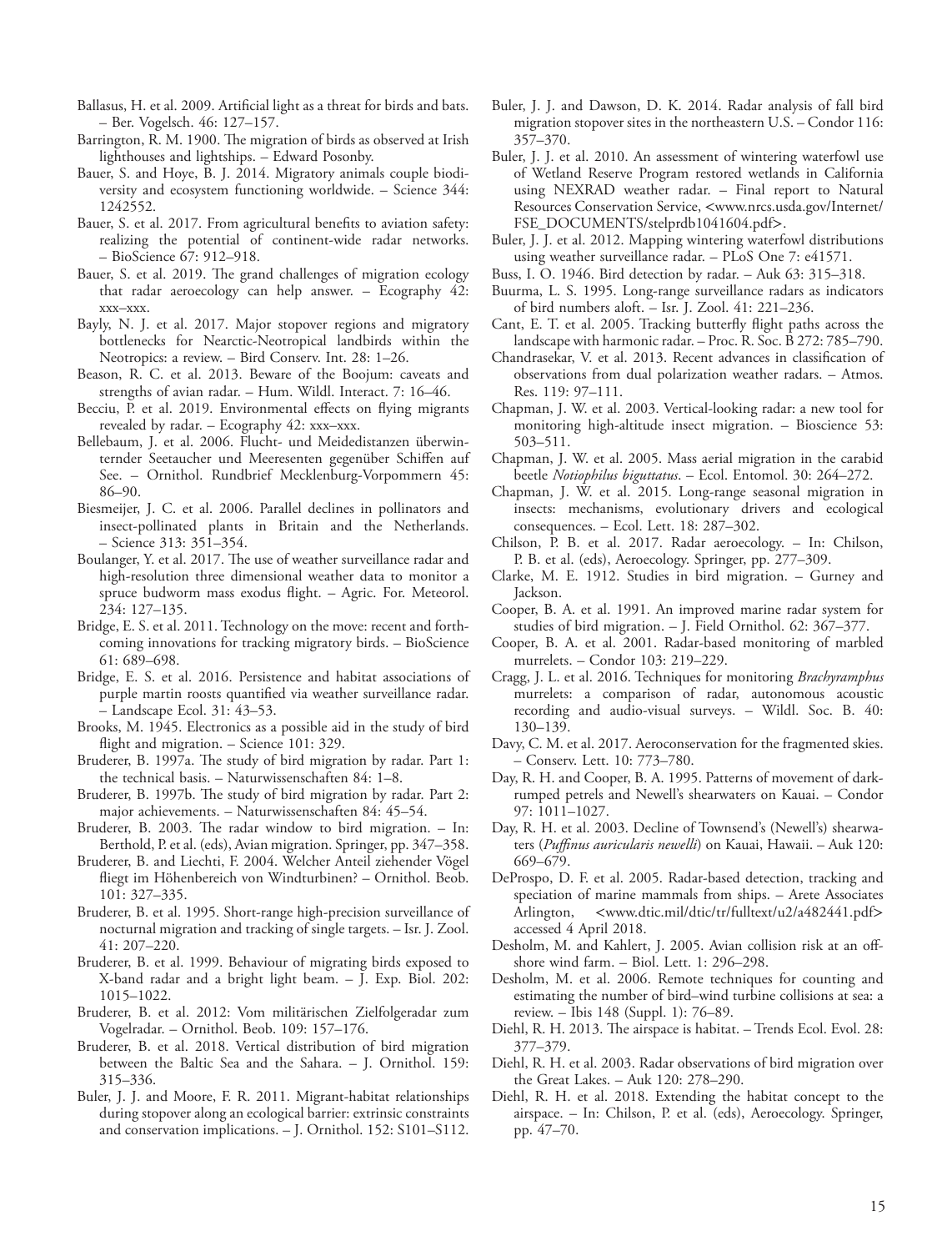- Dingle, H. 2014. Migration: the biology of life on the move, 2nd ed. – Oxford Univ. Press.
- Dokter, A. M. et al. 2011. Bird migration flight altitudes studied by a network of operational weather radars. – J. R. Soc. Interface 8: 30–43
- Dokter, A. M. et al. 2018. Seasonal abundance and survival of North America's migratory avifauna determined by weather radar. – Nat. Ecol. Evol. 2: 1603–1609.
- Dokter, A. M. et al. 2019. bioRad: biological analysis and visualization of weather radar data. – Ecography 42: xxx–xxx.
- Doumbouya, A. et al. 2017. Assessing the effectiveness of monitoring control and surveillance of illegal fishing: the case of west Africa. – Front. Mar. Sci. 4: doi.org/10.3389/fmars.2017.00050
- Drake, V. A. 2016. Distinguishing target classes in observations from vertically pointing entomological radars. – Int. J. Remote Sens. 37: 3811–3835.
- Drake, V. A. and Reynolds, D. R. 2012. Radar entomology: observing insect flight and migration. – CABI.
- Drake, V. A. and Wang, H. K. 2013. Recognition and characterization of migratory movements of Australian plague locusts, *Chortoicetes terminifera*, with an insect monitoring radar. – J. Appl. Remote Sens. 7: 075095.
- Drake, A. V. and Bruderer, B. 2017. Aeroecological observation methods. – In: Chilson, P. B. et al. (eds), Aeroecology. Springer, pp. 201–237.
- Drake, V. A. and Wang, H. 2018. Ascent and descent rates of high-flying insect migrants determined with a non-coherent vertical-beam entomological radar. – Int. J. Remote Sens. doi:10.1080/01431161.2018.1519283
- Drake, V. A. et al. 2017. Ventral-aspect radar cross sections and polarization patterns of insects at X band and their relation to size and form. – Int. J. Remote Sens. 38: 5022–5044.
- Drewitt, A. L. and Langston, R. H. W. 2008. Collision effects of wind-power generators and other obstacles on birds. – Ann. N. Y. Acad. Sci. 1134: 233–266.
- Drury, W. H. and Keith, J. A. 1962. Radar studies of songbird migration in coastal New England. – Ibis 104: 449–489.
- Eastwood, E. 1967. Radar ornithology. Methuen
- Eisenbeis, G. 2006 Artificial night lighting and insects: attraction of insects to streetlamps in a rural setting in Germany. – In: Rich, C. and Longcore, T. (eds), Ecological consequences of artificial night lighting. Island Press, pp. 281–304.
- Engelstoft, C. et al. 1999. The harmonic direction finder: a new method for tracking movements of small snakes. – Herpetol. Rev. 30: 84–87.
- Feng, H.-Q. et al. 2006. Nocturnal migration of dragonflies over the Bohai Sea in northern China. – Ecol. Entomol. 31: 511–520.
- Fijn, R. C. et al. 2012. Habitat use, disturbance and collision risks for Bewick's swans *Cygnus columbianus bewickii* wintering near a wind farm in the Netherlands. – Wildfowl 62: 97–116.
- Fijn, R. C. et al. 2015. Bird movements at rotor heights measured continuously with vertical radar at a Dutch offshore wind farm. – Ibis 157: 558–566.
- Fingas, M. and Brown, C. 2014. Review of oil spill remote sensing. – Mar. Pollut. Bull. 83: 9–23.
- Fischer, J. et al. 2014. Neonicotinoids interfere with specific components of navigation in honeybees. – PLoS One 9: e91364.
- French, J. and Priede, I. G. 1992. A microwave radar transponder for tracking studies. – In: Priede, I. G. and Swift, S. M. (eds),

Wildlife telemetry: remote monitoring and tracking of animals. Ellis Horwood, pp. 41–55.

- Gätke, H. 1895. Heligoland as an ornithological observatory. – Douglas.
- Gauthreaux, S. A. Jr 1991. The flight behavior of migrating birds in changing wind fields: radar and visual analyses. – Am. Zool. 31: 187–204.
- Gauthreaux, S. A. Jr 1992. The use of weather radar to monitor long-term patterns of trans-Gulf migration in spring. – In: Hagan, J. M. and Johnston, D. W. (eds), Ecology and conservation of neotropical migrant landbirds. Smithsonian Inst. Press, pp. 96–100.
- Gauthreaux, S. A. Jr and Belser, C. G. 2003. Radar ornithology and biological conservation. – Auk 120: 266–277.
- Gauthreaux, S. A. Jr and Belser, C. G. 2006. Effects of artificial night lighting on migrating birds. – In: Rich, C. and Longcore, T. (eds), Ecological consequences of artificial night lighting. Island Press, pp. 67–93.
- Gauthreaux, S. A. et al. 2003. Using a network of WSR-88D weather surveillance radars to define patterns of bird migration at large spatial scales. – In: Berthold, P. et al. (eds), Avian migration. Springer, pp. 335–346.
- Gerringer, M. B. et al. 2016. Evaluation of an avian radar system in a midwestern landscape. – Wildl. Soc. Bull. 40: 150–159.
- Gilburn, A. S. et al. 2015. Are neonicotinoid insecticides driving declines of widespread butterflies? – PeerJ 3: e1402.
- Ginati, A. et al. 2010. FlySafe: an early warning system to reduce risk of bird strikes. – Eur. Space Agency Bull. 144: 46–55.
- Goulson, D. et al. 2015. Bee declines driven by combined stress from parasites, pesticides, and lack of flowers. – Science 347: 1255957.
- Gourret, A. et al. 2011. Very small, light dipole harmonic tags for tracking small animals. – Herpetol. Rev. 42: 522–525.
- Gürbüz, S. Z. et al. 2015. Exploring the skies: technological challenges in radar aeroecology. – Radar Conference (RadarCon), IEEE, <https://doi.org/10.1109/radar.2015.7131108>.
- Hahn, S. et al. 2009. The natural link between Europe and Africa – 2.1 billion birds on migration. – Oikos 118: 624–626.
- Hallmann, C. A. et al. 2014. Declines in insectivorous birds are associated with high neonicotinoid concentrations. – Nature 511: 341–343.
- Hallmann, C. A. et al. 2017. More than 75 percent decline over 27 years in total flying insect biomass in protected areas. – PLoS One 12: e0185809.
- Hamer, T. E. et al. 2005. Radar as a tool for monitoring Xantus's murrelet populations. – Mar. Ornithol. 33: 139–146.
- Hardersen, S. 2007. Telemetry of Anisoptera after emergence first results (Odonata). – J. Odonatol. 10: 189–202.
- Harmata, A. R. et al. 1999. Using marine surveillance radar to study bird movements and impact assessment. – Wildl. Soc. Bull. 27: 44–52.
- Hedin, J. et al. 2008. Restricted dispersal in a flying beetle assessed by telemetry. – Biodivers. Conserv. 17: 675–684.
- Hein, C. D. 2017. Monitoring bats. In: Perrow, M. (ed.), Wildlife and wind farms, conflicts and solutions. Volume 2. Onshore: monitoring and mitigation. Pelagic, pp. 31–57.
- Hill, R. et al. 2014. Of birds, blades and barriers: detecting and analysing mass migration events at alpha ventus. – In: Beiersdorf, A. and Wollny-Goerke, K. (eds), Ecological research at the offshore windfarm alpha ventus. Springer, pp. 111–131.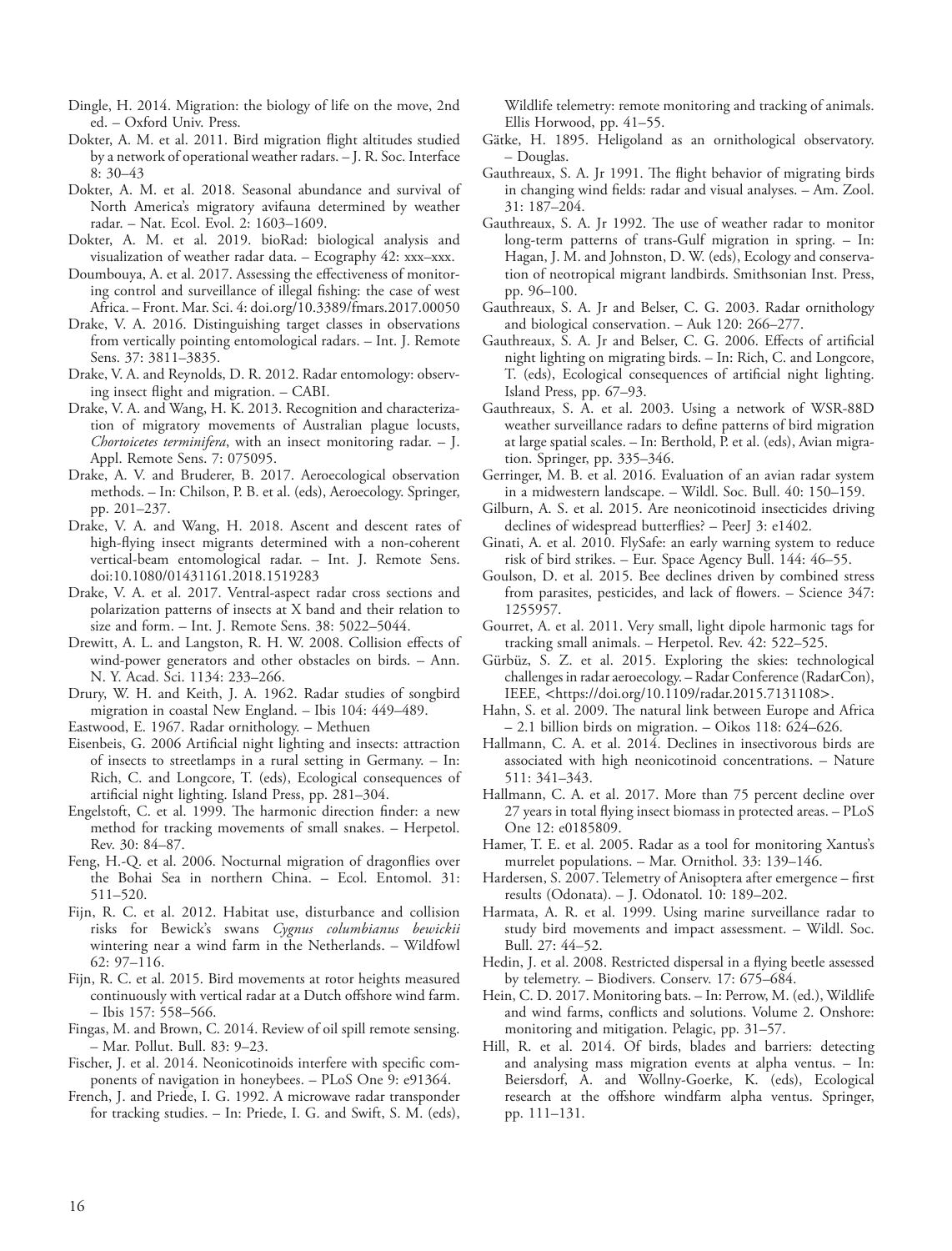- Horn, J. W. and Kunz, T. H. 2008. Analyzing NEXRAD Doppler radar images to assess nightly dispersal patterns and population trends in Brazilian free-tailed bats (*Tadarida brasiliensis*). – Integr. Comp. Biol. 48: 24–39.
- Horton, K. G. et al. 2015. A comparison of traffic estimates of nocturnal flying animals using radar, thermal imaging, and acoustic recording. – Ecol. Appl. 25: 390–401.
- Howison, R. A. et al. 2018. Quantifying landscape-level land-use intensity patterns through radar-based remote sensing. – J. Appl. Ecol. 55: 1276–1287.
- Hu, G. et al. 2016. Mass seasonal bioflows of high-flying insect migrants. – Science 354: 1584–1587.
- Hüppop, O. and Hill, R. 2016. Migration phenology and behaviour of bats at a research platform in the south-eastern North Sea. – Lutra 59: 5–22.
- Hüppop, O. et al. 2002. Recommendations for project-related studies of possible impacts of marine wind farms during construction and operation on birds. – Ber. Vogelschutz 39: 77–94.
- Hüppop, O. et al. 2006. Bird migration studies and potential collision risk with offshore wind turbines. – Ibis 148 (Suppl. 1): 90–109.
- Hüppop, O. et al. 2008. Fischereibedingte Aktivitätsmuster von Großmöwen auf See. – Jber. Inst. Vogelforschung 8: 19–20.
- Hüppop, O. et al. 2016. Bird collisions at an offshore platform in the North Sea. – Bird Study 63: 73–82.
- Hüppop, O. et al. 2019. Migratory birds and bats. In: Perrow, M. (ed.), Wildlife and wind farms, conflicts and solutions. Volume 3. Offshore: potential effects. Pelagic, in press.
- Jänicke, B. and Stork, H.-J. 1979. Großräumige Umlenkung der Schlafplatzflüge von Krähen durch Silvesterlärm. – J. Ornithol. 120: 326–327.
- Jarrah, A. et al. 2013. Sensitivity analysis for optimal parameters for marine radar data processing. – Am. J. Signal Process. 3: 78–83.
- Jenkins, A. R. et al. 2018. Combining radar and direct observation to estimate pelican collision risk at a proposed wind farm on the Cape west coast, South Africa. – PLoS One 13: e0192515.
- Johnson, G. D. et al. 2002. Collision mortality of local and migrant birds at a large-scale wind-power development on Buffalo Ridge, Minnesota. – Wildl. Soc. Bull. 30: 879–887.
- Kaiser, M. J. et al. 2006. Distribution and behaviour of common scoter *Melanitta nigra* relative to prey resources and environmental parameters. – Ibis 148: 110–128.
- Kelly, J. F. et al. 2012. Quantifying animal phenology in the aerosphere at a continental scale using NEXRAD weather radars. – Ecosphere 3: 1–9.
- Kelly, J. F. et al. 2016. Novel measures of continental-scale avian migration phenology related to proximate environmental cues. – Ecosphere 7: e01434.
- Kelly, J. F. et al. 2017. The pulse of the planet: measuring and interpreting phenology of avian migration. – In: Chilson, P. B. et al. (eds), Aeroecology. Springer, pp. 401–425.
- Kirby, J. S. et al. 2008. Key conservation issues for migratory land- and waterbird species on the world's major flyways. – Bird Conserv. Int. 18: S49–S73.
- Kirsch, E. M. et al. 2015. Observation of sandhill cranes' (*Grus canadensis*) flight behavior in heavy fog. – Wilson J. Ornithol. 127: 281–288.
- Kissling, W. D. et al. 2014. Challenges and prospects in the telemetry of insects. – Biol. Rev. 89: 511–530.
- Konrad, T. G. et al. 1968. Radar characteristics of birds in flight. – Science 159: 274–280.
- Kuenzer, C. et al. 2014. Earth observation satellite sensors for biodiversity monitoring: potentials and bottlenecks. – Int. J. Remote Sens. 35: 6599–6647.
- Kunz, T. H. et al. 2007. Assessing impacts of wind-energy development on nocturnally active birds and bats: a guidance document. – J. Wildl. Manage. 71: 2449–2486.
- Kunz, T. H. et al. 2008. Aeroecology: probing and modeling the aerosphere. – Integr. Comp. Biol. 48: 1–11.
- Kyba, C. C. M. et al. 2017. Artificially lit surface of Earth at night increasing in radiance and extent. – Sci. Adv. 3: e1701528
- Lack, D. 1959. Migration across the sea. Ibis 101: 374–399.
- Lack, D. 1960. The height of bird migration. Br. Birds 53: 5–10.
- Lack, D. and Varley, G. 1945. Detection of birds by radar. Nature 156: 446.
- Lambertucci, S. A. et al. 2015. Human–wildlife conflicts in a crowded airspace. – Science 348: 502–504.
- Larkin, R. P. and Frase, B. A. 1988. Circular paths of birds flying near a broadcasting tower in cloud. – J. Comp. Psychol. 102: 90–93.
- Lee, D.-J. and Kim, K.-S. 2004. Detection, identification and surveillance system development of illegal fishing vessels in inshore fishing ground. – Korean J. Fish. Aquat. Sci. 37: 337–344.
- Leskinen, M. et al. 2011. Pest insect immigration warning by an atmospheric dispersion model, weather radars and traps. – J. Appl. Entomol. 135: 55–67.
- Lewis, H. F. 1927. Destruction of birds by lighthouses in the provinces of Ontario and Quebec. – Can. Field-Nat. 41: 55–58.
- Lihoreau, M. D. et al. 2012. Radar tracking and motion-sensitive cameras on flowers reveal the development of pollinator multidestination routes over large spatial scales. – PLoS Biol. 10: e1001392.
- Mabee, T. J. and Cooper, B. A. 2004. Nocturnal bird migration in northeastern Oregon and southeastern Washington. – Northwest. Nat. 85: 39–47.
- Marques, A. T. et al. 2014. Understanding bird collisions at wind farms: an updated review on the causes and possible mitigation strategies. – Biol. Conserv. 179: 40–52.
- Martin, G. R. 1990. The visual problems of nocturnal migration. – In: Gwinner, E. (ed.), Bird migration: physiology and ecophysiology. Springer, pp. 185–197.
- Martin, T. G. et al. 2007. Optimal conservation of migratory species. – PLoS One 2: e751.
- Mathews, F. et al. 2015. Barriers and benefits: implications of artificial night-lighting for the distribution of common bats in Britain and Ireland. – Phil. Trans. R. Soc. B 370: 20140124.
- McCann, D. L. and Bell, P. S. 2017. Observations and tracking of killer whales (*Orcinus orca*) with shore-based X-band marine radar at a marine energy test site. – Mar. Mamm. Sci. 33: 904–912.
- McEvoy, J. F. et al. 2016. Evaluation of unmanned aerial vehicle shape, flight path and camera type for waterfowl surveys: disturbance effects and species recognition. – PeerJ 4: e1831.
- McLaren, J. D. et al. 2018. Artificial light at night confounds broad-scale habitat use by migrating birds. – Ecol. Lett. 21: 356–364.
- Melnikov, V. M. et al. 2014. Asymmetric radar echo patterns from insects. – J. Atmos. Oceanic Technol. 32: 659–674.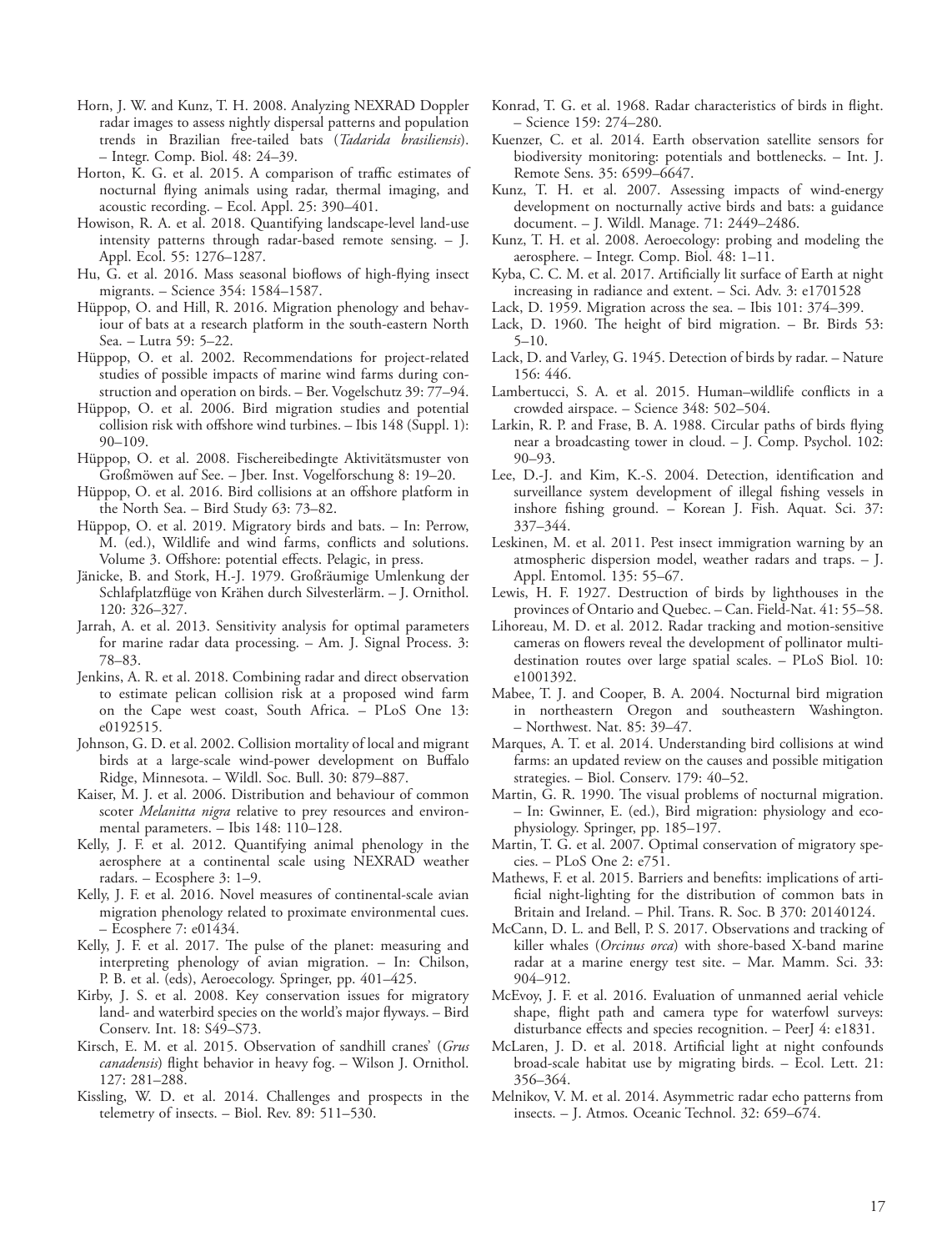- Mineau, P. and Whiteside, M. 2013. Pesticide acute toxicity is a better correlate of U.S. grassland bird declines than agricultural intensification. – PLoS One 8: e57457.
- Mirkovic, D. et al. 2016. Electromagnetic model reliably predicts radar scattering characteristics of airborne organisms. – Sci. Rep. 6: 35637.
- Mirkovic, D. et al. 2018. Characterizing animal anatomy and internal composition for electromagnetic modelling in radar entomology. – Remote Sens. Ecol. Conserv. doi:10.1002/ rse2.94
- Molchanov, P. et al. 2014. Classification of small UAVs and birds by micro-Doppler signatures. – Int. J. Microwave Wireless Technol. 6: 435–444.
- Molis, M. et al. in press. Measuring and modelling bird and bat collisions. – In: Perrow, M. (ed.), Wildlife and wind farms, conflicts and solutions. Volume 4. Offshore: monitoring and mitigation. Pelagic, in press.
- Munro, J. A. 1924. A preliminary report on the destruction of birds at lighthouses on the coast of British Columbia. – Can. Field-Nat. 38: 141–145.
- Myres, M. T. and Apps, R. F. 1973. Migration of birds over the south coast of China recorded by radar. – Nature 241: 552–552.
- Nicholls, B. and Racey, P. A. 2009. The aversive effect of electromagnetic radiation on foraging bats – a possible means of discouraging bats from approaching wind turbines. – PLoS One 4: e6246.
- Nieminen, M. et al. 2000. Doppler radar detection of exceptional mass-migration of aphids into Finland. – Int. J. Biometeorol. 44: 172–181.
- Nilsson, C. et al. 2019. Revealing patterns of nocturnal migration using the European weather radar network. – Ecography 42: xxx–xxx.
- Nohara, T. J. et al. 2011. Using radar cross-section to enhance situational awareness tools for airport avian radars. – Hum.- Wildl. Interact. 5: 210–217.
- O'Mara, M. T. et al. 2014. 50 years of bat tracking: device attachment and future directions. – Methods Ecol. Evol. 5: 311–319.
- Ovaskainen, O. et al. 2008. Tracking butterfly movements with harmonic radar reveals an effect of population age on movement distance. – Proc. Natl Acad. Sci. USA 105: 19090–19095.
- Panuccio, M. et al. 2018. Migrating raptor counts: the need for sharing objectives and field protocols, and the benefits of using radar. – Bird Study, doi:10.1080/00063657.2018.1506423
- Phillips, R. et al. 2016. The conservation status and priorities for albatrosses and large petrels. – Biol. Conserv. 201: 169–183.
- Plonczkier, P. and Simms, I. C. 2012. Radar monitoring of migrating pink-footed geese: behavioural responses to offshore wind farm development. – J. Appl. Ecol. 49: 1187–1194.
- Raphael, M. G. et al. 2002. Landscape-scale relationships between abundance of marbled murrelets and distribution of nesting habitat. – Condor 104: 331–342.
- Reche, I. et al. 2018. Deposition rates of viruses and bacteria above the atmospheric boundary layer. – ISME J. 12: 1154–1162.
- Rennie, S. J. 2012. Doppler weather radar in Australia. CAWCR (Centre for Australian Weather and Climate Research) Technical Report 055, Bureau of Meteorology, Melbourne.
- Rennie, S. J. 2014. Common orientation and layering of migrating insects in southeastern Australia observed with a Doppler weather radar. – Meteorol. Appl. 21: 218–229.
- Reynolds, D. R. et al. 2017. Riders on the wind: the aeroecology of insect migrants. – In: Chilson, P. B. et al. (eds), Aeroecology. Springer, pp. 145–177.
- Roeleke, M. et al. 2016. Habitat use of bats in relation to wind turbines revealed by GPS tracking. – Sci. Rep. 6: 28961.
- Ronconi, R. A. and St Clair, C. C. 2006. Efficacy of a radaractivated on-demand system for deterring waterfowl from oil sands tailings ponds. - J. Appl. Ecol. 43: 111-119.
- Ronconi, R. A. et al. 2015. Bird interactions with offshore oil and gas platforms: review of impacts and monitoring techniques. – J. Environ. Manage. 147: 34–45.
- Roznik, E. A. and Alford, R. A. 2015. Seasonal ecology and behavior of an endangered rainforest frog (*Litoria rheocola*) threatened by disease. – PLoS One 10: e0127851.
- Ruhe, W. 2000. ASR bird observation program at German Airports. – Proc. 25, IBSC Meeting, Amsterdam, pp. 157–165.
- Runge, C. A. et al. 2014. Conserving mobile species. Front. Ecol. Environ. 12: 395–402
- Runge, C. A. et al. 2015. Protected areas and global conservation of migratory birds. – Science 350: 1255–1258.
- Russell, K. R. and Gauthreaux, S. A. Jr 1998. Use of weather radar to characterize movements of roosting purple martins. – Wildl. Soc. Bull. 26: 5–16.
- Russell, K. R. D. et al. 1998. Large-scale mapping of purple martin pre-migratory roosts using WSR-88D weather surveillance radar. – J. Field Ornithol. 69: 316–325.
- Ruth, J. M. et al. 2012. Migrating birds' use of stopover habitat in the southwestern United States. – Condor 114: 698–710.
- Rydell, J. et al. 2014. Phenology of migratory bat activity across the Baltic Sea and the south-eastern North Sea. – Acta Chiropterol. 16: 139–147.
- Schaefer, G. W. 1968. Bird recognition by radar: a study in quantitative radar ornithology. – In: Murton, R. K. (ed.), The problems of birds as pests. Academic Press, pp. 53–56.
- Schmaljohann, H. et al. 2008. Quantification of bird migration by radar – a detection probability problem. – Ibis 150: 342–355.
- Shamoun-Baranes, J. et al. 2008. Avian information systems: developing web-based bird avoidance models. – Ecol. Soc. 13: 38.
- Shamoun-Baranes, J. et al. 2011. Birds flee en mass from New Year's Eve fireworks. – Behav. Ecol. 22: 1173–1177.
- Shamoun-Baranes, J. et al. 2014. Continental-scale radar monitoring of aerial movement of animals. – Movement Ecol. 2: 9.
- Sherry, T. W. 2018. Identifying migratory birds' population bottlenecks in time and space. – Proc. Natl Acad. Sci. USA 115: 3515–3517.
- Shields, W. M. and Bildstein, K. L. 1979. Birds versus bats: behavioral interactions at a localized food source. – Ecology 60: 468–474.
- Shipley, J. R. et al. 2017. Toward integrating citizen science and radar data for migrant bird conservation. – Remote Sens. Ecol. Conserv. 2: 127–136.
- Sieges, M. L. et al. 2014. Assessment of bird response to the Migratory Bird Habitat Initiative using weather-surveillance radar. – Southeast. Nat. 13: G36–G65.
- Smallwood, K. S. 2017. Monitoring birds. In: Perrow, M. (ed.), Wildlife and wind farms, conflicts and solutions. Volume 2. Onshore: monitoring and mitigation. Pelagic, pp. 1–30.
- Stanton, R. L. et al. 2018. Analysis of trends and agricultural drivers of farmland bird declines in North America: a review. – Agric. Ecosyst. Environ. 254: 244–254.